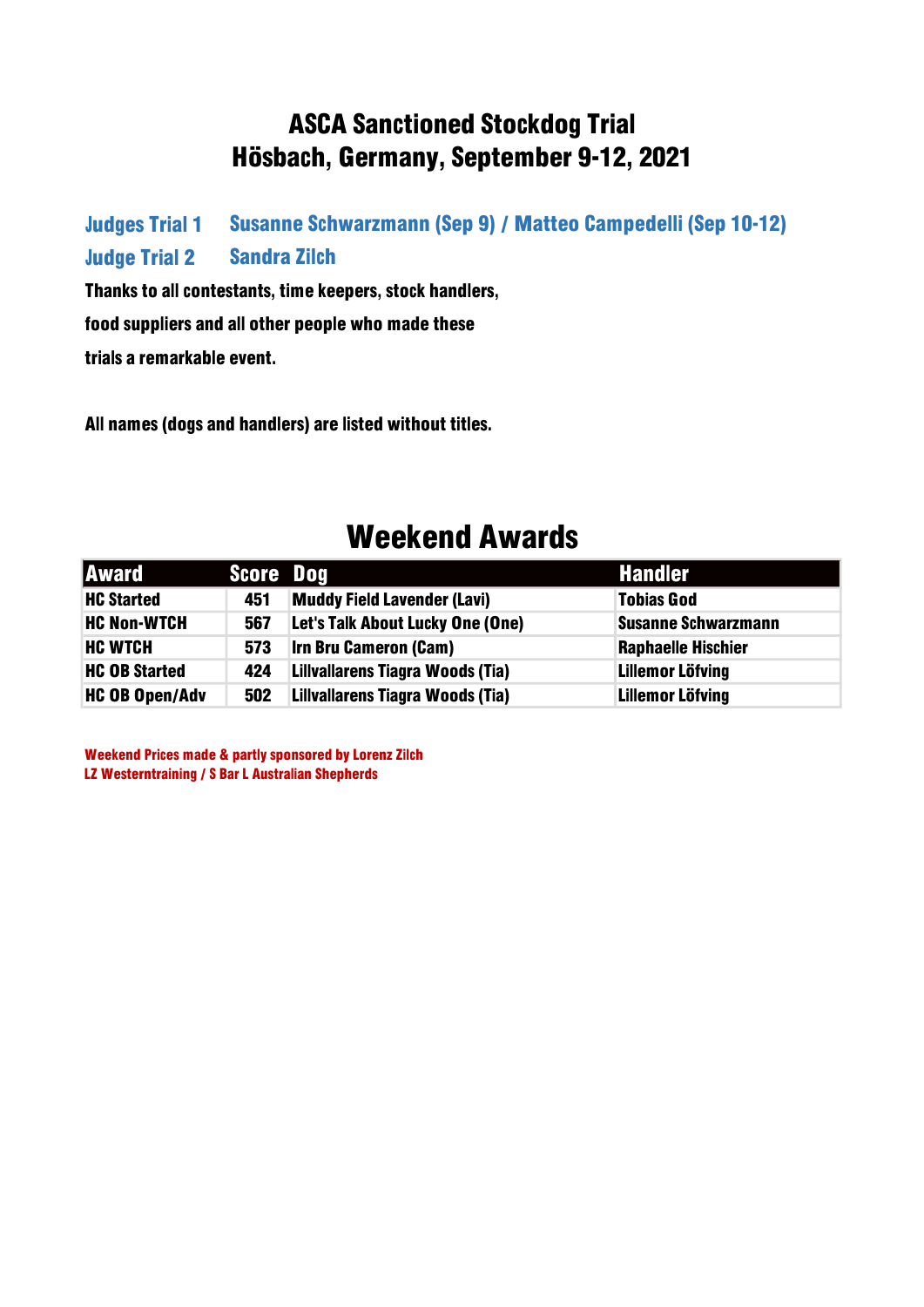#### .09.2021 - Trial 1 - Susanne Schwarzmann - ASCA Stockdog Trial

### Ranking - Cattle

| <b>Place</b> | Score Dog |                                            | <b>Handler</b>            |
|--------------|-----------|--------------------------------------------|---------------------------|
|              |           | <b>Started</b>                             |                           |
| 1            | 79        | Nap (W Lazy J S Bar L Napoleon)            | <b>Sandra Zilch</b>       |
| $\mathbf{2}$ | 71        | <b>Tess (Mi Sombra Chantal)</b>            | <b>Lillemor Löfving</b>   |
| <b>Open</b>  |           |                                            |                           |
| 1            | 70        | <b>Mick (Giglio's Coal)</b>                | <b>Ben De Boer</b>        |
|              |           | <b>Advanced</b>                            |                           |
| 1            | 113       | <b>Cam (Irn Bru Cameron)</b>               | <b>Raphaelle Hischier</b> |
| $\mathbf 2$  | 105       | Sox (Jolly Sox des Compagnons du Berger)   | <b>Ben De Boer</b>        |
| 3            | 96        | <b>Daisy (Moon Rise A Secret Pleasure)</b> | <b>Silke Jüngling</b>     |
| 4            | 88        | <b>Mic (Daniels Just A Miracle)</b>        | <b>Jasmin Daniel</b>      |
| 5            | 54        | <b>Suzie (S Bar L American Spirit)</b>     | <b>Nicole Knor</b>        |
| 6            | 36.5      | <b>Smiley (Stockyard Leather Lasso)</b>    | <b>Jasmin Daniel</b>      |

| <b>Place</b>     | <b>Score</b> | Dog                                         | <b>Handler</b>            |
|------------------|--------------|---------------------------------------------|---------------------------|
|                  |              | <b>Started</b>                              |                           |
| 1                | 86           | Tia (Lillvallarens Tiagra Woods)            | <b>Lillemor Löfving</b>   |
| $\boldsymbol{2}$ | 85           | Rei (Carrolls Rei 4 Sugarwind)              | Maja Fredriksson          |
| $\bf{3}$         | 82           | Nap (W Lazy J S Bar L Napoleon)             | Sandra Zilch              |
| 4                | 80           | <b>Rocki (Sugarwind's On The Rocks)</b>     | Susanna Skoglund          |
| 5                | 79           | <b>Tess (Mi Sombra Chantal)</b>             | <b>Lillemor Löfving</b>   |
| 6                | 76           | <b>Rhys (Justus Coyote)</b>                 | <b>Dorien Vogelaar</b>    |
| 7                | 75           | Takoda (S Bar L Takoda)                     | <b>Alexandra Filip</b>    |
| <b>Open</b>      |              |                                             |                           |
| 1                | 99           | <b>Mick (Giglio's Coal)</b>                 | <b>Ben De Boer</b>        |
| $\mathbf{2}$     | 91           | <b>Birdy (Wildsongs Next Trip To Paris)</b> | Silvia Heitmann           |
| 3                | <b>JCT</b>   | <b>Charlize (Wildsong's Rusty Red Spur)</b> | Silvia Heitmann           |
|                  |              | <b>Advanced</b>                             |                           |
| 1                | 109          | <b>Cam (Irn Bru Cameron)</b>                | <b>Raphaelle Hischier</b> |
| $\overline{2}$   | 106          | Del (Doc Piepers Hija Del Cortador)         | Kay Pieper                |
| 3                | 105          | <b>Willow (Irn Bru Black Forest Willow)</b> | <b>Carmen Czieszo</b>     |
| 4                | 103          | Daisy (Moon Rise A Secret Pleasure)         | <b>Silke Jüngling</b>     |
| 5                | 99           | Sox (Jolly Sox des Compagnons du Berger)    | <b>Ben De Boer</b>        |
| 6                | 98           | Ty (Doc Piepers Halcon Atigrado)            | Kay Pieper                |
| 7                | 60           | <b>Smiley (Stockyard Leather Lasso)</b>     | <b>Jasmin Daniel</b>      |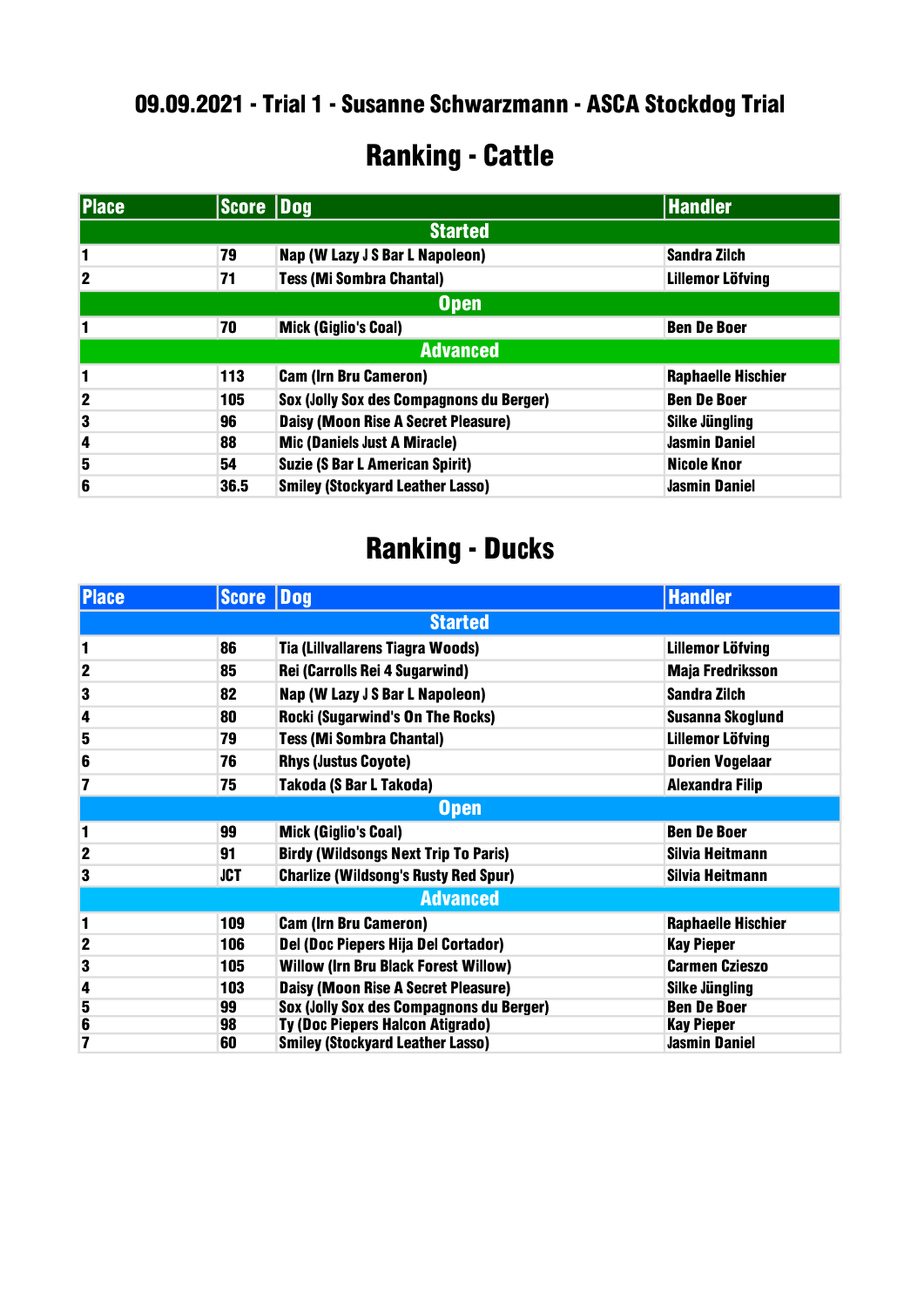| <b>Place</b>   | <b>Score Dog</b> |                                             | <b>Handler</b>            |
|----------------|------------------|---------------------------------------------|---------------------------|
|                |                  | <b>Started</b>                              |                           |
| 1              | 90               | Nap (W Lazy J S Bar L Napoleon)             | <b>Sandra Zilch</b>       |
| $\mathbf 2$    | 90               | Takoda (S Bar L Takoda)                     | <b>Alexandra Filip</b>    |
| 3              | 85               | <b>Rocki (Sugarwind's On The Rocks)</b>     | <b>Susanna Skoglund</b>   |
| 4              | 85               | Rei (Carrolls Rei 4 Sugarwind)              | <b>Maja Fredriksson</b>   |
| 5              | 85               | Tia (Lillvallarens Tiagra Woods)            | <b>Lillemor Löfving</b>   |
| 6              | 79               | <b>Rhys (Justus Coyote)</b>                 | <b>Dorien Vogelaar</b>    |
| 7              | 78               | <b>Tess (Mi Sombra Chantal)</b>             | <b>Lillemor Löfving</b>   |
| <b>Open</b>    |                  |                                             |                           |
| 1              | 76               | <b>Mick (Giglio's Coal)</b>                 | <b>Ben De Boer</b>        |
| $\overline{2}$ | 57               | <b>Birdy (Wildsongs Next Trip To Paris)</b> | Silvia Heitmann           |
| 3              | <b>HCT</b>       | <b>Charlize (Wildsong's Rusty Red Spur)</b> | Silvia Heitmann           |
|                |                  | <b>Advanced</b>                             |                           |
| 1              | 109              | <b>Cam (Irn Bru Cameron)</b>                | <b>Raphaelle Hischier</b> |
| $\overline{2}$ | 107              | Ty (Doc Piepers Halcon Atigrado)            | <b>Kay Pieper</b>         |
| 3              | 104              | Sox (Jolly Sox des Compagnons du Berger)    | <b>Ben De Boer</b>        |
| 4              | 102              | Del (Doc Piepers Hija Del Cortador)         | <b>Kay Pieper</b>         |
| 5              | 92               | <b>Suzie (S Bar L American Spirit)</b>      | <b>Nicole Knor</b>        |
| 6              | 90               | <b>Willow (Irn Bru Black Forest Willow)</b> | <b>Carmen Czieszo</b>     |
| 7              | 80               | Daisy (Moon Rise A Secret Pleasure)         | <b>Silke Jüngling</b>     |
| 8              | 39.5             | <b>Smiley (Stockyard Leather Lasso)</b>     | <b>Jasmin Daniel</b>      |

| <b>Award</b>           | Dog                              | <b>Handler</b>            |
|------------------------|----------------------------------|---------------------------|
| <b>HIT Started</b>     | Nap (W Lazy J S Bar L Napoleon)  | Sandra Zilch              |
| <b>HIT Open</b>        | <b>Mick (Giglio's Coal)</b>      | <b>Ben De Boer</b>        |
| <b>HIT Advanced</b>    | <b>Cam (Irn Bru Cameron)</b>     | <b>Raphaelle Hischier</b> |
| <b>HIT OB Started</b>  | Tia (Lillvallarens Tiagra Woods) | <b>Lillemor Löfving</b>   |
| <b>HIT OB Open/Adv</b> | <b>No qualifing result</b>       |                           |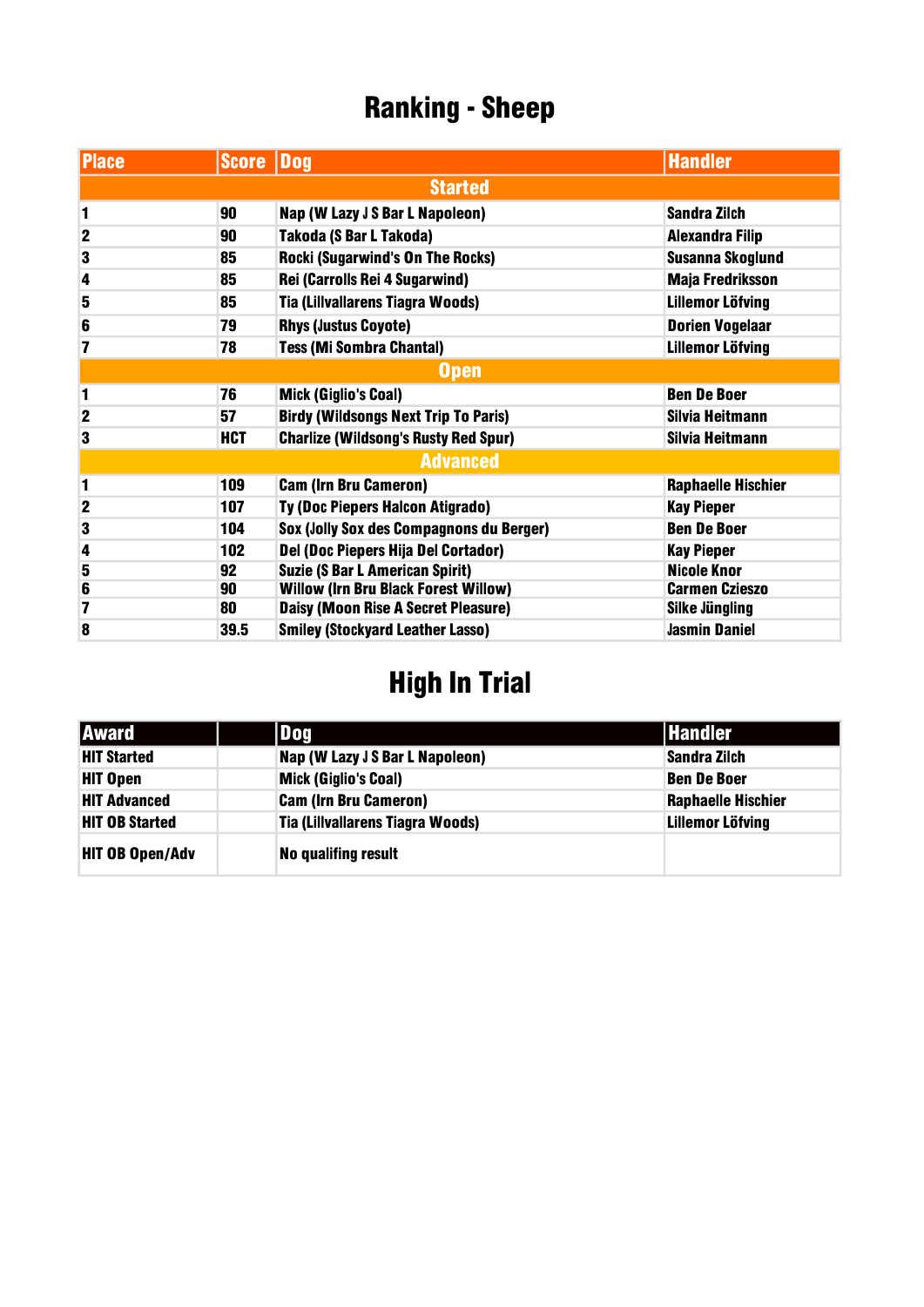### Ranking - Cattle

| <b>Place</b>            | Score Dog |                                         | <b>Handler</b>             |
|-------------------------|-----------|-----------------------------------------|----------------------------|
|                         |           | <b>Started</b>                          |                            |
| 1                       | 87        | Tia (Lillvallarens Tiagra Woods)        | <b>Lillemor Löfving</b>    |
| $\overline{2}$          | 86        | Rei (Carrolls Rei 4 Sugarwind)          | <b>Maja Fredriksson</b>    |
| 3                       | 81        | <b>Rocki (Sugarwind's On The Rocks)</b> | Susanna Skoglund           |
| 4                       | 69        | <b>Tess (Mi Sombra Chantal)</b>         | <b>Lillemor Löfving</b>    |
| Open                    |           |                                         |                            |
| 1                       | 115       | One (Let's talk about Lucky One)        | <b>Susanne Schwarzmann</b> |
| $\mathbf 2$             | 106       | Tex (V Bar C Texas Sandstorm)           | <b>Michelle De Boer</b>    |
| 3                       | 90        | Jacy (Blackforest Betula Pendula)       | <b>Roland Hofeneder</b>    |
| <b>Advanced</b>         |           |                                         |                            |
| 1                       | 104       | Ty (Doc Piepers Halcon Atigrado)        | <b>Kay Pieper</b>          |
| $\overline{\mathbf{2}}$ | 103       | Del (Doc Piepers Hija Del Cortador)     | <b>Kay Pieper</b>          |
| $\overline{\mathbf{3}}$ | 96        | Kiwi (Let's Talk About Keen To Work)    | <b>Susanne Schwarzmann</b> |
| 4                       | 39        | <b>Mic (Daniels Just A Miracle)</b>     | <b>Jasmin Daniel</b>       |

| <b>Place</b>            | <b>Score Dog</b> |                                             | <b>Handler</b>             |
|-------------------------|------------------|---------------------------------------------|----------------------------|
|                         |                  | <b>Started</b>                              |                            |
| 1                       | 91               | Rei (Carrolls Rei 4 Sugarwind)              | <b>Maja Fredriksson</b>    |
| $\overline{\mathbf{2}}$ | 84               | Tia (Lillvallarens Tiagra Woods)            | <b>Lillemor Löfving</b>    |
| 3                       | 83               | <b>Rocki (Sugarwind's On The Rocks)</b>     | <b>Susanna Skoglund</b>    |
| 4                       | 63               | <b>Tess (Mi Sombra Chantal)</b>             | <b>Lillemor Löfving</b>    |
|                         |                  | <b>Open</b>                                 |                            |
| 1                       | 105              | One (Let's talk about Lucky One)            | <b>Susanne Schwarzmann</b> |
| $\overline{\mathbf{2}}$ | 95               | Jacy (Blackforest Betula Pendula)           | <b>Roland Hofeneder</b>    |
| 3                       | 92               | Tex (V Bar C Texas Sandstorm)               | <b>Michelle De Boer</b>    |
| 4                       | 75               | <b>Charlize (Wildsong's Rusty Red Spur)</b> | Silvia Heitmann            |
| 5                       | 71               | <b>Birdy (Wildsongs Next Trip To Paris)</b> | Silvia Heitmann            |
|                         |                  | <b>Advanced</b>                             |                            |
| 1                       | 109              | <b>Cam (Irn Bru Cameron)</b>                | <b>Raphaelle Hischier</b>  |
| $\overline{2}$          | 105              | <b>Suzie (S Bar L American Spirit)</b>      | <b>Nicole Knor</b>         |
| 3                       | 101              | Kiwi (Let's Talk About Keen To Work)        | <b>Susanne Schwarzmann</b> |
| 4                       | 99               | JoJo (Let's Talk About Come To Me)          | <b>Susanne Schwarzmann</b> |
| 5                       | 99               | Ty (Doc Piepers Halcon Atigrado)            | <b>Kay Pieper</b>          |
| 6                       | 95               | <b>Willow (Irn Bru Black Forest Willow)</b> | <b>Carmen Czieszo</b>      |
| 7                       | 94               | Del (Doc Piepers Hija Del Cortador)         | <b>Kay Pieper</b>          |
| 8                       | 88               | <b>Daisy (Moon Rise A Secret Pleasure)</b>  | <b>Silke Jüngling</b>      |
| 9                       | <b>JCT</b>       | <b>Smiley (Stockyard Leather Lasso)</b>     | <b>Jasmin Daniel</b>       |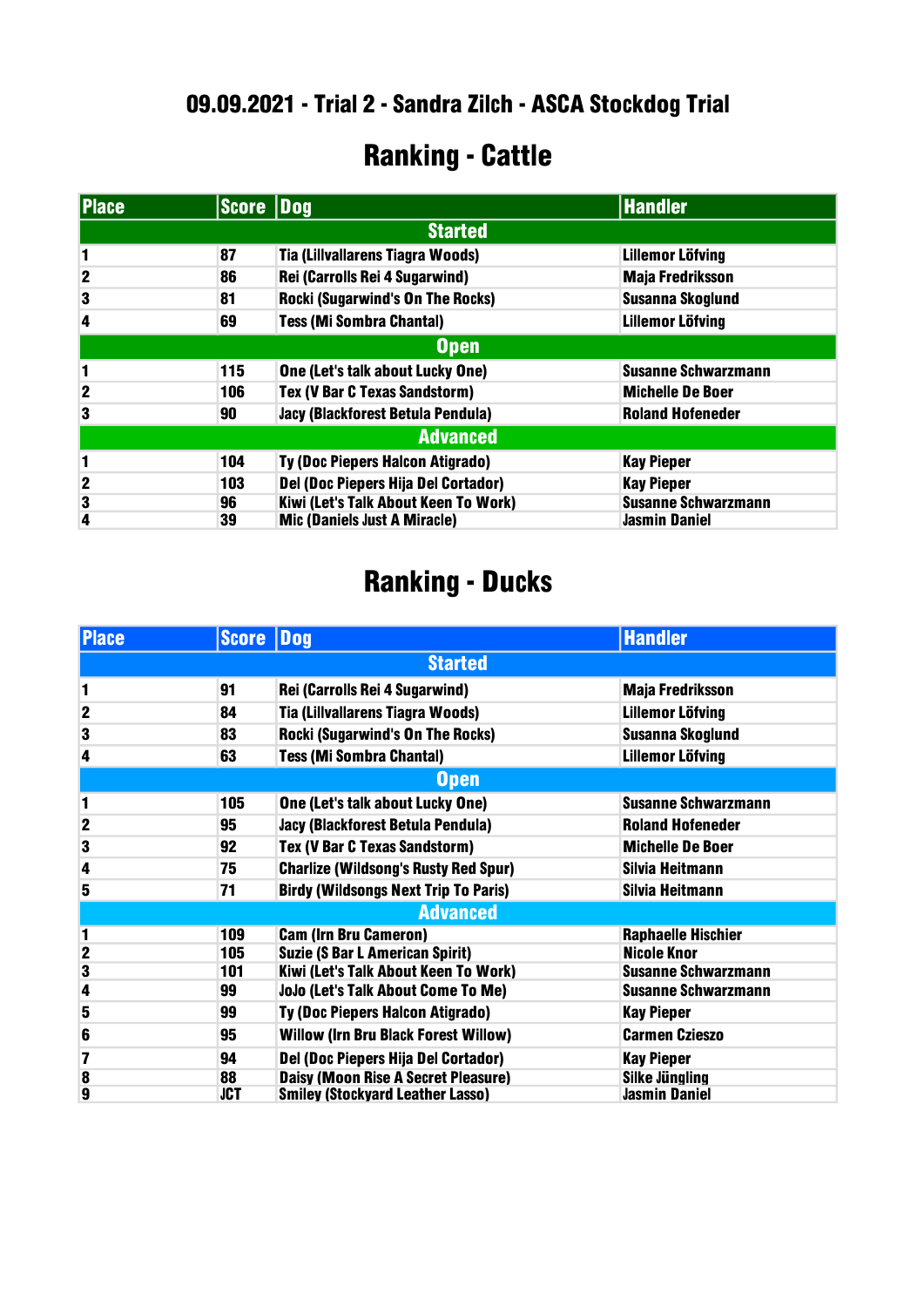| <b>Place</b>   | <b>Score Dog</b> |                                             | <b>Handler</b>             |
|----------------|------------------|---------------------------------------------|----------------------------|
|                |                  | <b>Started</b>                              |                            |
| 1              | 94               | <b>Rocki (Sugarwind's On The Rocks)</b>     | <b>Susanna Skoglund</b>    |
| $\mathbf 2$    | 82               | Tia (Lillvallarens Tiagra Woods)            | <b>Lillemor Löfving</b>    |
| 3              | 81               | <b>Tess (Mi Sombra Chantal)</b>             | <b>Lillemor Löfving</b>    |
| 4              | 79               | Rei (Carrolls Rei 4 Sugarwind)              | <b>Maja Fredriksson</b>    |
|                |                  | <b>Open</b>                                 |                            |
| 1              | 116              | One (Let's talk about Lucky One)            | <b>Susanne Schwarzmann</b> |
| $\overline{2}$ | 109              | Jacy (Blackforest Betula Pendula)           | <b>Roland Hofeneder</b>    |
| 3              | 107              | <b>Tex (V Bar C Texas Sandstorm)</b>        | <b>Michelle De Boer</b>    |
| 4              | 74               | <b>Birdy (Wildsongs Next Trip To Paris)</b> | Silvia Heitmann            |
| 5              | 50               | <b>Charlize (Wildsong's Rusty Red Spur)</b> | Silvia Heitmann            |
|                |                  | <b>Advanced</b>                             |                            |
| 1              | 115              | <b>Willow (Irn Bru Black Forest Willow)</b> | <b>Carmen Czieszo</b>      |
| $\mathbf 2$    | 114              | <b>Suzie (S Bar L American Spirit)</b>      | <b>Nicole Knor</b>         |
| 3              | 109              | <b>Cam (Irn Bru Cameron)</b>                | <b>Raphaelle Hischier</b>  |
| 4              | 106              | Ty (Doc Piepers Halcon Atigrado)            | <b>Kay Pieper</b>          |
| 5              | 104              | JoJo (Let's Talk About Come To Me)          | <b>Susanne Schwarzmann</b> |
| 6              | 96               | Del (Doc Piepers Hija Del Cortador)         | <b>Kay Pieper</b>          |
| 7              | 93               | Kiwi (Let's Talk About Keen To Work)        | <b>Susanne Schwarzmann</b> |
| 8              | 93               | Daisy (Moon Rise A Secret Pleasure)         | <b>Silke Jüngling</b>      |
| 9              | 68               | <b>Smiley (Stockyard Leather Lasso)</b>     | <b>Jasmin Daniel</b>       |

| <b>Award</b>           | Dog                                         | <b>Handler</b>             |
|------------------------|---------------------------------------------|----------------------------|
| <b>HIT Started</b>     | <b>Rocki (Sugarwind's On The Rocks)</b>     | <b>Susanna Skoglund</b>    |
| <b>HIT Open</b>        | One (Let's talk about Lucky One)            | <b>Susanne Schwarzmann</b> |
| <b>HIT Advanced</b>    | <b>Willow (Irn Bru Black Forest Willow)</b> | <b>Carmen Czieszo</b>      |
| <b>HIT OB Started</b>  | Tia (Lillvallarens Tiagra Woods)            | <b>Lillemor Löfving</b>    |
| <b>HIT OB Open/Adv</b> | No qualifing result                         |                            |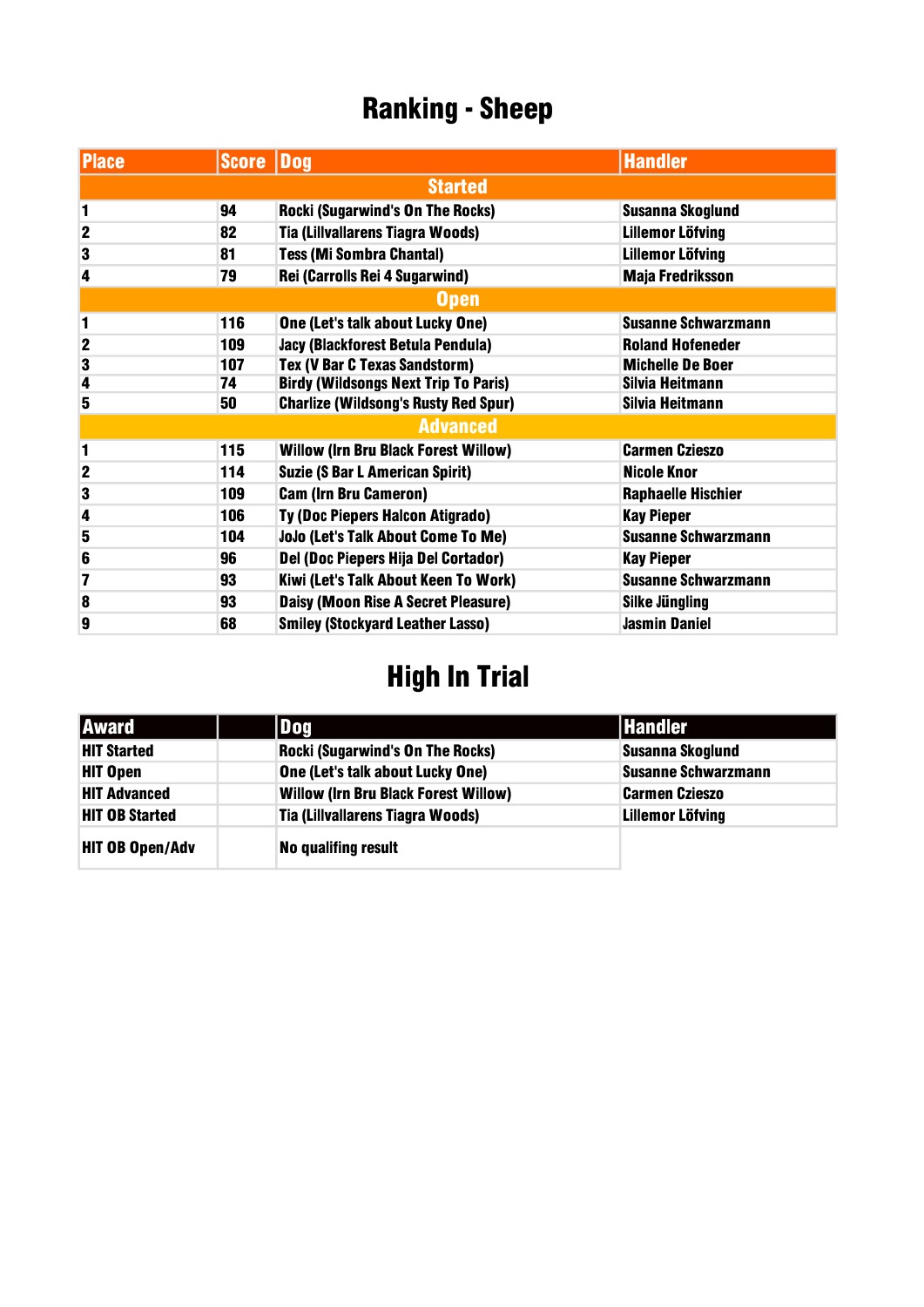#### .09.2021 - Trial 1 - Matteo Campedelli - ASCA Stockdog Trial

# Ranking - Cattle

| <b>Place</b>   |            | <b>Score Dog</b>                        | <b>Handler</b>             |  |
|----------------|------------|-----------------------------------------|----------------------------|--|
|                |            | <b>Started</b>                          |                            |  |
| 1              | 87         | <b>Rocki (Sugarwind's On The Rocks)</b> | <b>Susanna Skoglund</b>    |  |
| $\overline{2}$ | 86.5       | Rei (Carrolls Rei 4 Sugarwind)          | <b>Maja Fredriksson</b>    |  |
| 3              | 73.5       | <b>Tia (Lillvallarens Tiagra Woods)</b> | <b>Lillemor Löfving</b>    |  |
| <b>Open</b>    |            |                                         |                            |  |
| 1              | 104        | One (Let's talk about Lucky One)        | <b>Susanne Schwarzmann</b> |  |
| $\mathbf{2}$   | 77.5       | Jacy (Blackforest Betula Pendula)       | <b>Roland Hofeneder</b>    |  |
| 3              | <b>HCT</b> | Tex (V Bar C Texas Sandstorm)           | <b>Michelle De Boer</b>    |  |
|                |            | <b>Advanced</b>                         |                            |  |
| 1              | 114        | Del (Doc Piepers Hija Del Cortador)     | <b>Kay Pieper</b>          |  |
| $\mathbf{2}$   | 106.5      | <b>Suzie (S Bar L American Spirit)</b>  | <b>Nicole Knor</b>         |  |
| 3              | 96.5       | <b>Cam (Irn Bru Cameron)</b>            | <b>Raphaelle Hischier</b>  |  |
| 4              | 95.5       | Kiwi (Let's Talk About Keen To Work)    | <b>Susanne Schwarzmann</b> |  |
| 5              | <b>JCT</b> | Ty (Doc Piepers Halcon Atigrado)        | <b>Kay Pieper</b>          |  |

| <b>Place</b>   | <b>Score Dog</b> |                                             | <b>Handler</b>             |
|----------------|------------------|---------------------------------------------|----------------------------|
|                |                  | <b>Started</b>                              |                            |
| 1              | 85               | Takoda (S Bar L Takoda)                     | <b>Alexandra Filip</b>     |
| $\overline{2}$ | 80               | Nap (W Lazy J S Bar L Napoleon)             | <b>Sandra Zilch</b>        |
| 3              | 46               | <b>Tess (Mi Sombra Chantal)</b>             | <b>Lillemor Löfving</b>    |
|                |                  | <b>Open</b>                                 |                            |
| 1              | 107              | One (Let's talk about Lucky One)            | <b>Susanne Schwarzmann</b> |
| $\mathbf{2}$   | 106              | Tex (V Bar C Texas Sandstorm)               | <b>Michelle De Boer</b>    |
| 3              | 103              | Rei (Carrolls Rei 4 Sugarwind)              | <b>Maja Fredriksson</b>    |
| 4              | 102              | <b>Rocki (Sugarwind's On The Rocks)</b>     | <b>Susanna Skoglund</b>    |
| 5              | 93               | Jacy (Blackforest Betula Pendula)           | <b>Roland Hofeneder</b>    |
| 6              | 86               | <b>Tia (Lillvallarens Tiagra Woods)</b>     | <b>Lillemor Löfving</b>    |
|                |                  | <b>Advanced</b>                             |                            |
| 1              | 115              | <b>Cam (Irn Bru Cameron)</b>                | <b>Raphaelle Hischier</b>  |
| $\mathbf{2}$   | 110              | <b>Suzie (S Bar L American Spirit)</b>      | <b>Nicole Knor</b>         |
| 3              | 108              | Del (Doc Piepers Hija Del Cortador)         | <b>Kay Pieper</b>          |
| 4              | 104              | Ty (Doc Piepers Halcon Atigrado)            | <b>Kay Pieper</b>          |
| 5              | 100              | Kiwi (Let's Talk About Keen To Work)        | <b>Susanne Schwarzmann</b> |
| 6              | 100              | <b>Willow (Irn Bru Black Forest Willow)</b> | <b>Carmen Czieszo</b>      |
| 7              | 95               | <b>Rob (Doc Piepers Irn Bru Roble)</b>      | <b>Raphaelle Hischier</b>  |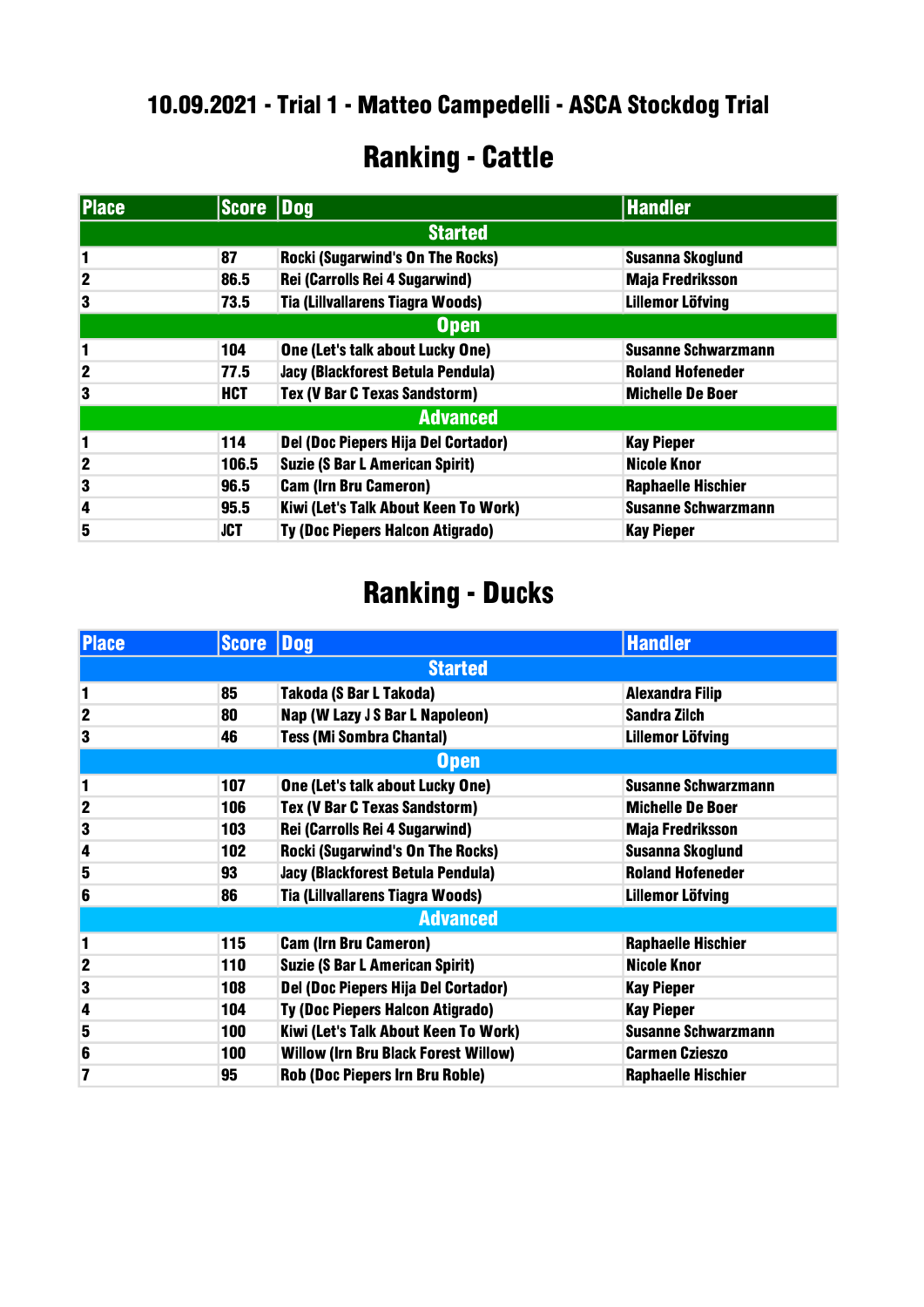| <b>Place</b>            | Score Dog  |                                             | <b>Handler</b>              |
|-------------------------|------------|---------------------------------------------|-----------------------------|
|                         |            | <b>Started</b>                              |                             |
| 1                       | 91         | Nap (W Lazy J S Bar L Napoleon)             | <b>Sandra Zilch</b>         |
| $\mathbf{2}$            | 76         | Takoda (S Bar L Takoda)                     | <b>Alexandra Filip</b>      |
| 3                       | 59         | <b>Ruby (Somethin' Spicy Soul Girl)</b>     | <b>Mariska Oude Nijhuis</b> |
|                         |            | <b>Open</b>                                 |                             |
| 1                       | 111        | One (Let's talk about Lucky One)            | <b>Susanne Schwarzmann</b>  |
| $\overline{\mathbf{2}}$ | 108        | <b>Rocki (Sugarwind's On The Rocks)</b>     | <b>Susanna Skoglund</b>     |
| 3                       | 105        | Tex (V Bar C Texas Sandstorm)               | <b>Michelle De Boer</b>     |
| 4                       | 101.5      | Jacy (Blackforest Betula Pendula)           | <b>Roland Hofeneder</b>     |
| 5                       | 98         | Rei (Carrolls Rei 4 Sugarwind)              | <b>Maja Fredriksson</b>     |
| 6                       | 90         | Tia (Lillvallarens Tiagra Woods)            | <b>Lillemor Löfving</b>     |
| 7                       | 31         | <b>Tess (Mi Sombra Chantal)</b>             | <b>Lillemor Löfving</b>     |
|                         |            | <b>Advanced</b>                             |                             |
| 1                       | 108        | <b>Suzie (S Bar L American Spirit)</b>      | <b>Nicole Knor</b>          |
| $\overline{\mathbf{2}}$ | 102        | <b>Rob (Doc Piepers Irn Bru Roble)</b>      | <b>Raphaelle Hischier</b>   |
| 3                       | 100        | Kiwi (Let's Talk About Keen To Work)        | <b>Susanne Schwarzmann</b>  |
| 4                       | 98         | <b>Cam (Irn Bru Cameron)</b>                | <b>Raphaelle Hischier</b>   |
| 5                       | 92         | Del (Doc Piepers Hija Del Cortador)         | <b>Kay Pieper</b>           |
| 6                       | 85         | JoJo (Let's Talk About Come To Me)          | <b>Susanne Schwarzmann</b>  |
| 7                       | 49         | Ty (Doc Piepers Halcon Atigrado)            | <b>Kay Pieper</b>           |
| 8                       | <b>JCT</b> | <b>Willow (Irn Bru Black Forest Willow)</b> | <b>Carmen Czieszo</b>       |

| <b>Award</b>           | Dog                              | <b>Handler</b>             |
|------------------------|----------------------------------|----------------------------|
| <b>HIT Started</b>     | Nap (W Lazy J S Bar L Napoleon)  | Sandra Zilch               |
| <b>HIT Open</b>        | One (Let's talk about Lucky One) | <b>Susanne Schwarzmann</b> |
| <b>HIT Advanced</b>    | <b>Cam (Irn Bru Cameron)</b>     | <b>Raphaelle Hischier</b>  |
| <b>HIT OB Started</b>  | Tia (Lillvallarens Tiagra Woods) | <b>Lillemor Löfving</b>    |
| <b>HIT OB Open/Adv</b> | Tia (Lillvallarens Tiagra Woods) | <b>Lillemor Löfving</b>    |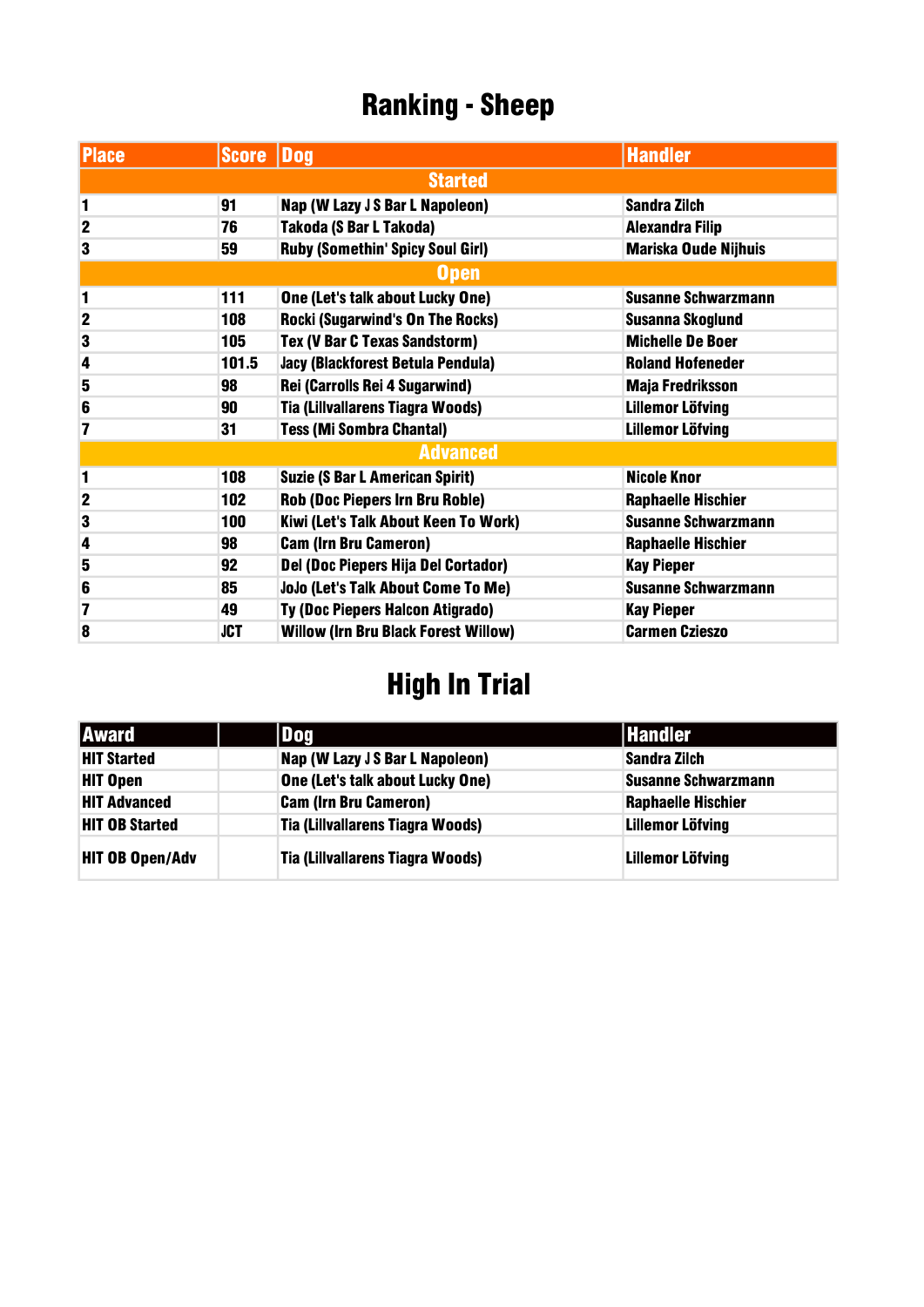### Ranking - Cattle

| <b>Place</b> | Score Dog |                                          | <b>Handler</b>             |
|--------------|-----------|------------------------------------------|----------------------------|
|              |           | <b>Started</b>                           |                            |
|              | 87        | <b>Rhys (Justus Coyote)</b>              | <b>Dorien Vogelaar</b>     |
|              |           | <b>Open</b>                              |                            |
| 1            | 101       | One (Let's talk about Lucky One)         | <b>Susanne Schwarzmann</b> |
| $\mathbf{2}$ | 100       | Jacy (Blackforest Betula Pendula)        | <b>Roland Hofeneder</b>    |
| 3            | 100       | Rei (Carrolls Rei 4 Sugarwind)           | <b>Maja Fredriksson</b>    |
| 4            | 32        | <b>Mick (Giglio's Coal)</b>              | <b>Ben De Boer</b>         |
|              |           | <b>Advanced</b>                          |                            |
| 1            | 116       | <b>Ty (Doc Piepers Halcon Atigrado)</b>  | <b>Kay Pieper</b>          |
| $\mathbf{2}$ | 102       | Sox (Jolly Sox des Compagnons du Berger) | <b>Ben De Boer</b>         |
| 3            | 102       | <b>Cam (Irn Bru Cameron)</b>             | <b>Raphaelle Hischier</b>  |
| 4            | 102       | Kiwi (Let's Talk About Keen To Work)     | <b>Susanne Schwarzmann</b> |

| <b>Place</b> | <b>Score Dog</b> |                                             | <b>Handler</b>             |
|--------------|------------------|---------------------------------------------|----------------------------|
|              |                  | <b>Started</b>                              |                            |
|              | 77               | <b>Rhys (Justus Coyote)</b>                 | <b>Dorien Vogelaar</b>     |
|              |                  | <b>Open</b>                                 |                            |
| 1            | 105              | One (Let's talk about Lucky One)            | <b>Susanne Schwarzmann</b> |
| 2            | 102              | Rei (Carrolls Rei 4 Sugarwind)              | <b>Maja Fredriksson</b>    |
| 3            | 100              | <b>Mick (Giglio's Coal)</b>                 | <b>Ben De Boer</b>         |
| 4            | 100              | Tia (Lillvallarens Tiagra Woods)            | Lillemor Löfving           |
| 5            | 99               | <b>Rocki (Sugarwind's On The Rocks)</b>     | <b>Susanna Skoglund</b>    |
| 6            | 91               | Jacy (Blackforest Betula Pendula)           | <b>Roland Hofeneder</b>    |
|              |                  | <b>Advanced</b>                             |                            |
| 1            | 112              | <b>Suzie (S Bar L American Spirit)</b>      | <b>Nicole Knor</b>         |
| $\mathbf 2$  | 111              | <b>Cam (Irn Bru Cameron)</b>                | <b>Raphaelle Hischier</b>  |
| 3            | 97               | Sox (Jolly Sox des Compagnons du Berger)    | <b>Ben De Boer</b>         |
| 4            | 94               | Ty (Doc Piepers Halcon Atigrado)            | <b>Kay Pieper</b>          |
| 5            | 93               | <b>Willow (Irn Bru Black Forest Willow)</b> | <b>Carmen Czieszo</b>      |
| 6            | 87               | Del (Doc Piepers Hija Del Cortador)         | <b>Kay Pieper</b>          |
| 7            | 40.5             | Kiwi (Let's Talk About Keen To Work)        | <b>Susanne Schwarzmann</b> |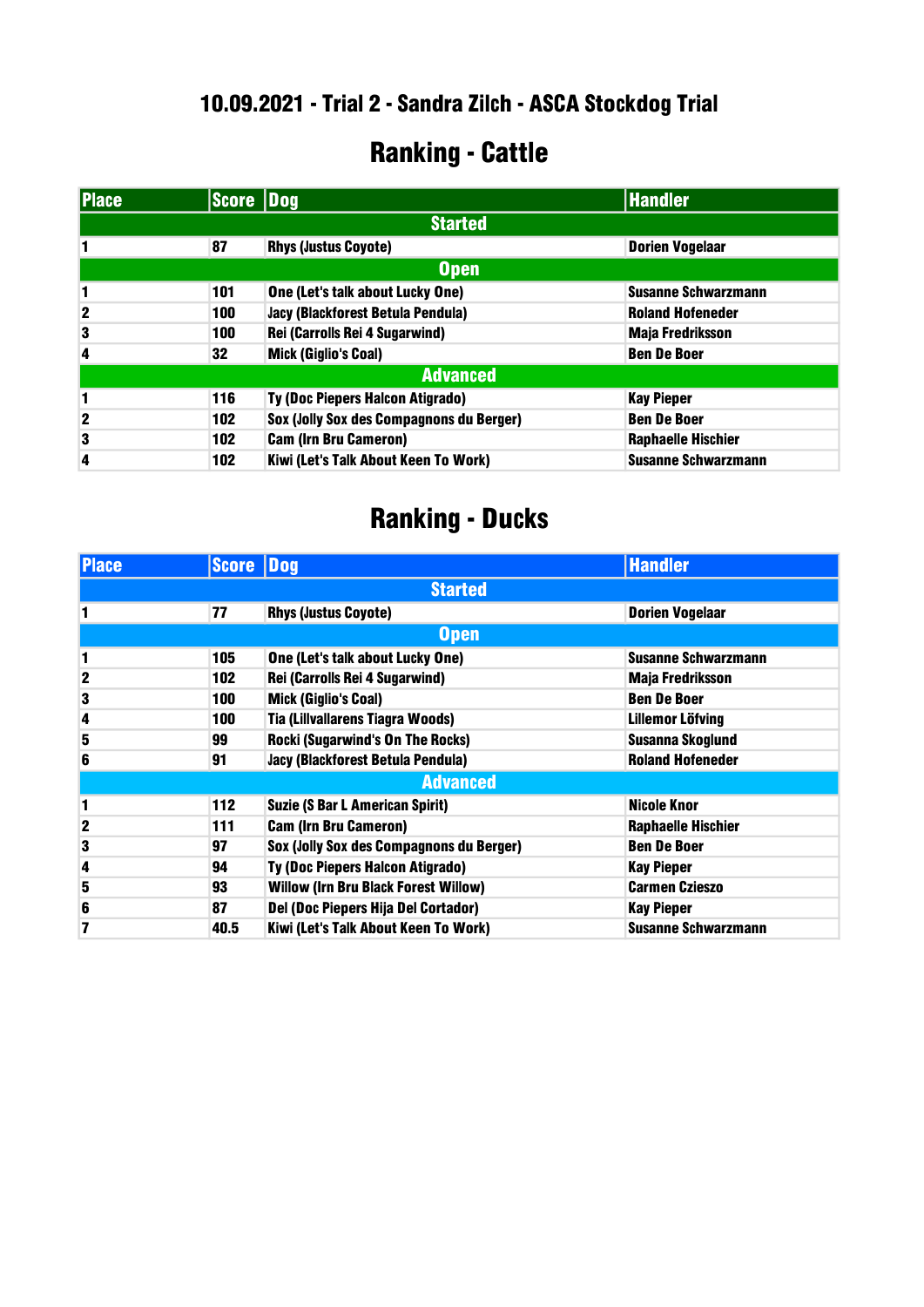| <b>Place</b> | Score Dog |                                             | <b>Handler</b>              |
|--------------|-----------|---------------------------------------------|-----------------------------|
|              |           | <b>Started</b>                              |                             |
| 1            | 76        | <b>Rhys (Justus Coyote)</b>                 | <b>Dorien Vogelaar</b>      |
| $\mathbf{2}$ | 21        | <b>Ruby (Somethin' Spicy Soul Girl)</b>     | <b>Mariska Oude Nijhuis</b> |
|              |           | <b>Open</b>                                 |                             |
| 1            | 114       | Jacy (Blackforest Betula Pendula)           | <b>Roland Hofeneder</b>     |
| $\mathbf{2}$ | 113       | One (Let's talk about Lucky One)            | <b>Susanne Schwarzmann</b>  |
| 3            | 111       | <b>Rocki (Sugarwind's On The Rocks)</b>     | <b>Susanna Skoglund</b>     |
| 4            | 110       | Tia (Lillvallarens Tiagra Woods)            | <b>Lillemor Löfving</b>     |
| 5            | 96        | <b>Mick (Giglio's Coal)</b>                 | <b>Ben De Boer</b>          |
| 6            | 92        | Rei (Carrolls Rei 4 Sugarwind)              | <b>Maja Fredriksson</b>     |
|              |           | <b>Advanced</b>                             |                             |
| 1            | 116       | <b>Suzie (S Bar L American Spirit)</b>      | <b>Nicole Knor</b>          |
| $\mathbf 2$  | 111       | <b>Cam (Irn Bru Cameron)</b>                | <b>Raphaelle Hischier</b>   |
| 3            | 108       | Sox (Jolly Sox des Compagnons du Berger)    | <b>Ben De Boer</b>          |
| 4            | 102       | Kiwi (Let's Talk About Keen To Work)        | <b>Susanne Schwarzmann</b>  |
| 5            | 101       | Del (Doc Piepers Hija Del Cortador)         | <b>Kay Pieper</b>           |
| 6            | 98        | <b>Willow (Irn Bru Black Forest Willow)</b> | <b>Carmen Czieszo</b>       |
| 7            | 88        | <b>Ty (Doc Piepers Halcon Atigrado)</b>     | <b>Kay Pieper</b>           |
| 8            | 77        | JoJo (Let's Talk About Come To Me)          | <b>Susanne Schwarzmann</b>  |

| <b>Award</b>           | Dog                                     | <b>Handler</b>          |
|------------------------|-----------------------------------------|-------------------------|
| <b>HIT Started</b>     | <b>Rhys (Justus Coyote)</b>             | <b>Dorien Vogelaar</b>  |
| <b>HIT Open</b>        | Jacy (Blackforest Betula Pendula)       | <b>Roland Hofeneder</b> |
| <b>HIT Advanced</b>    | <b>Ty (Doc Piepers Halcon Atigrado)</b> | <b>Kay Pieper</b>       |
| <b>HIT OB Started</b>  | <b>No qualifing result</b>              |                         |
| <b>HIT OB Open/Adv</b> | Tia (Lillvallarens Tiagra Woods)        | <b>Lillemor Löfving</b> |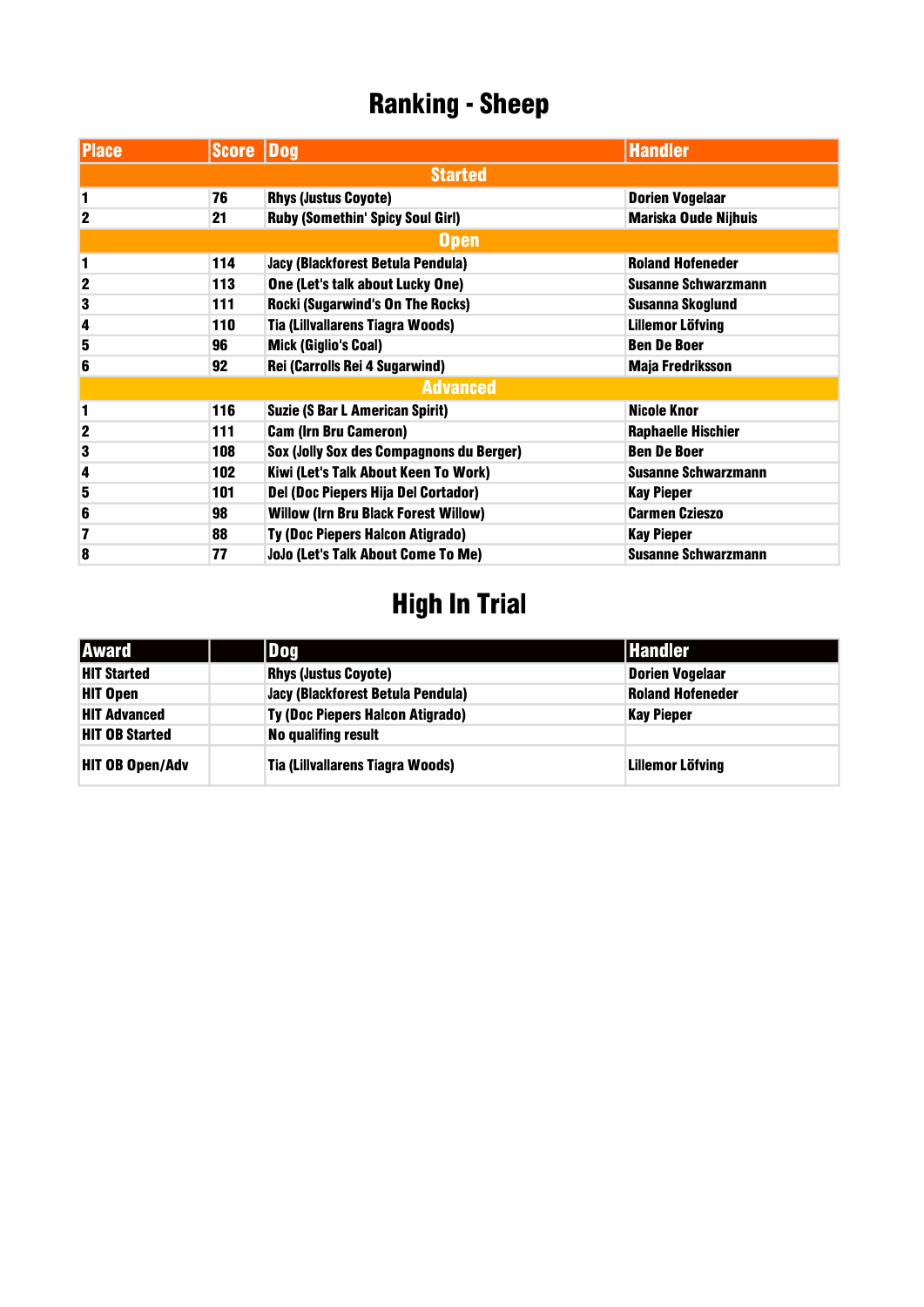#### .09.2021 - Trial 1 - Matteo Campedelli - ASCA Stockdog Trial

### Ranking - Cattle

| <b>Place</b>    | <b>Score</b> | Dog                                     | <b>Handler</b>             |  |
|-----------------|--------------|-----------------------------------------|----------------------------|--|
|                 |              | <b>Started</b>                          |                            |  |
| 1               | 91           | Lavi (Muddy Field Lavender)             | <b>Tobias God</b>          |  |
| $\mathbf 2$     | 88.5         | Nap (W Lazy J S Bar L Napoleon)         | Sandra Zilch               |  |
|                 |              | Open                                    |                            |  |
| 1               | 115          | <b>Tia (Lillvallarens Tiagra Woods)</b> | <b>Lillemor Löfving</b>    |  |
| $\mathbf 2$     | 115          | <b>Mick (Giglio's Coal)</b>             | <b>Ben De Boer</b>         |  |
| 3               | 114.5        | <b>Rocki (Sugarwind's On The Rocks)</b> | <b>Susanna Skoglund</b>    |  |
| 4               | 111          | Rei (Carrolls Rei 4 Sugarwind)          | <b>Maja Fredriksson</b>    |  |
| 5               | 110.5        | <b>Tex (V Bar C Texas Sandstorm)</b>    | <b>Michelle De Boer</b>    |  |
| 6               | 105.5        | One (Let's talk about Lucky One)        | <b>Susanne Schwarzmann</b> |  |
| 7               | 103          | Jacy (Blackforest Betula Pendula)       | <b>Roland Hofeneder</b>    |  |
| <b>Advanced</b> |              |                                         |                            |  |
| 1               | 109          | <b>Cam (Irn Bru Cameron)</b>            | <b>Raphaelle Hischier</b>  |  |
| $\mathbf 2$     | 108          | Kiwi (Let's Talk About Keen To Work)    | <b>Susanne Schwarzmann</b> |  |
| 3               | 108          | Ty (Doc Piepers Halcon Atigrado)        | <b>Kay Pieper</b>          |  |

| <b>Place</b>            | <b>Score</b> | <b>Dog</b>                                  | <b>Handler</b>             |
|-------------------------|--------------|---------------------------------------------|----------------------------|
|                         |              | <b>Started</b>                              |                            |
| 1                       | 92           | Lavi (Muddy Field Lavender)                 | <b>Tobias God</b>          |
| $\overline{2}$          | 89           | <b>Takoda (S Bar L Takoda)</b>              | <b>Alexandra Filip</b>     |
| 3                       | 85           | Nap (W Lazy J S Bar L Napoleon)             | <b>Sandra Zilch</b>        |
|                         |              | <b>Open</b>                                 |                            |
| 1                       | 106          | One (Let's talk about Lucky One)            | <b>Susanne Schwarzmann</b> |
| $\overline{2}$          | 103          | Jacy (Blackforest Betula Pendula)           | <b>Roland Hofeneder</b>    |
| 3                       | 97           | Tia (Lillvallarens Tiagra Woods)            | <b>Lillemor Löfving</b>    |
| 4                       | 67           | <b>Mick (Giglio's Coal)</b>                 | <b>Ben De Boer</b>         |
|                         |              | <b>Advanced</b>                             |                            |
| 1                       | 114          | <b>Rocki (Sugarwind's On The Rocks)</b>     | <b>Susanna Skoglund</b>    |
| $\mathbf 2$             | 114          | <b>Cam (Irn Bru Cameron)</b>                | <b>Raphaelle Hischier</b>  |
| 3                       | 110          | <b>Suzie (S Bar L American Spirit)</b>      | Nicole Knor                |
| $\overline{\mathbf{4}}$ | 106          | Rei (Carrolls Rei 4 Sugarwind)              | <b>Maja Fredriksson</b>    |
| 5                       | 105          | Del (Doc Piepers Hija Del Cortador)         | <b>Kay Pieper</b>          |
| 6                       | 104          | Ty (Doc Piepers Halcon Atigrado)            | <b>Kay Pieper</b>          |
| 7                       | 104          | Kiwi (Let's Talk About Keen To Work)        | <b>Susanne Schwarzmann</b> |
| 8                       | <b>JCT</b>   | <b>Willow (Irn Bru Black Forest Willow)</b> | <b>Carmen Czieszo</b>      |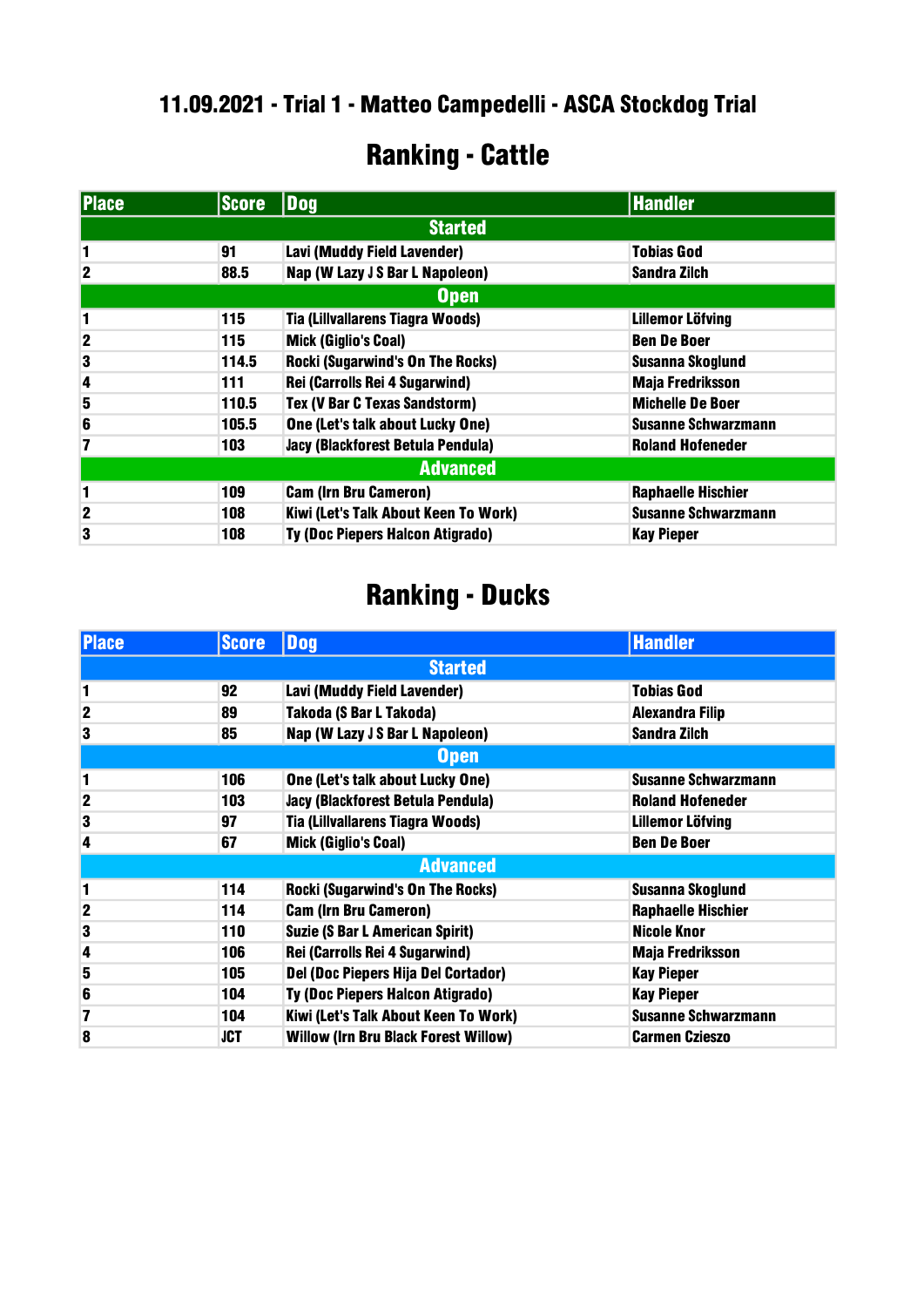| <b>Place</b>            | <b>Score</b> | <b>Dog</b>                                  | <b>Handler</b>             |
|-------------------------|--------------|---------------------------------------------|----------------------------|
|                         |              | <b>Started</b>                              |                            |
| 1                       | 91           | Takoda (S Bar L Takoda)                     | <b>Alexandra Filip</b>     |
| $\mathbf 2$             | 89           | Nap (W Lazy J S Bar L Napoleon)             | <b>Sandra Zilch</b>        |
| 3                       | 86           | Lavi (Muddy Field Lavender)                 | <b>Tobias God</b>          |
|                         |              | <b>Open</b>                                 |                            |
| 1                       | 102          | One (Let's talk about Lucky One)            | <b>Susanne Schwarzmann</b> |
| $\mathbf 2$             | 94           | Jacy (Blackforest Betula Pendula)           | <b>Roland Hofeneder</b>    |
| 3                       | 73           | <b>Mick (Giglio's Coal)</b>                 | <b>Ben De Boer</b>         |
|                         |              | <b>Advanced</b>                             |                            |
| 1                       | 115          | Ty (Doc Piepers Halcon Atigrado)            | <b>Kay Pieper</b>          |
| $\mathbf 2$             | 111          | <b>Suzie (S Bar L American Spirit)</b>      | <b>Nicole Knor</b>         |
| 3                       | 108          | <b>Cam (Irn Bru Cameron)</b>                | <b>Raphaelle Hischier</b>  |
| $\overline{\mathbf{4}}$ | 108          | <b>Rocki (Sugarwind's On The Rocks)</b>     | <b>Susanna Skoglund</b>    |
| 5                       | 105          | Del (Doc Piepers Hija Del Cortador)         | <b>Kay Pieper</b>          |
| 6                       | 103          | Rei (Carrolls Rei 4 Sugarwind)              | <b>Maja Fredriksson</b>    |
| 7                       | 101          | Tia (Lillvallarens Tiagra Woods)            | <b>Lillemor Löfving</b>    |
| 8                       | 100          | <b>Willow (Irn Bru Black Forest Willow)</b> | <b>Carmen Czieszo</b>      |
| $\boldsymbol{9}$        | 91           | Kiwi (Let's Talk About Keen To Work)        | <b>Susanne Schwarzmann</b> |
| 10                      | 47           | Shiloh (S Bar L A Sky Full Of Stars Wolf)   | <b>Julia Wolf</b>          |
| 11                      | JCT          | JoJo (Let's Talk About Come To Me)          | <b>Susanne Schwarzmann</b> |

| <b>Award</b>           | Dog                                     | <b>Handler</b>          |
|------------------------|-----------------------------------------|-------------------------|
| <b>HIT Started</b>     | Lavi (Muddy Field Lavender)             | <b>Tobias God</b>       |
| <b>HIT Open</b>        | <b>Mick (Giglio's Coal)</b>             | <b>Ben De Boer</b>      |
| <b>HIT Advanced</b>    | <b>Ty (Doc Piepers Halcon Atigrado)</b> | <b>Kay Pieper</b>       |
| <b>HIT OB Started</b>  | No qualifing result                     |                         |
| <b>HIT OB Open/Adv</b> | Tia (Lillvallarens Tiagra Woods)        | <b>Lillemor Löfving</b> |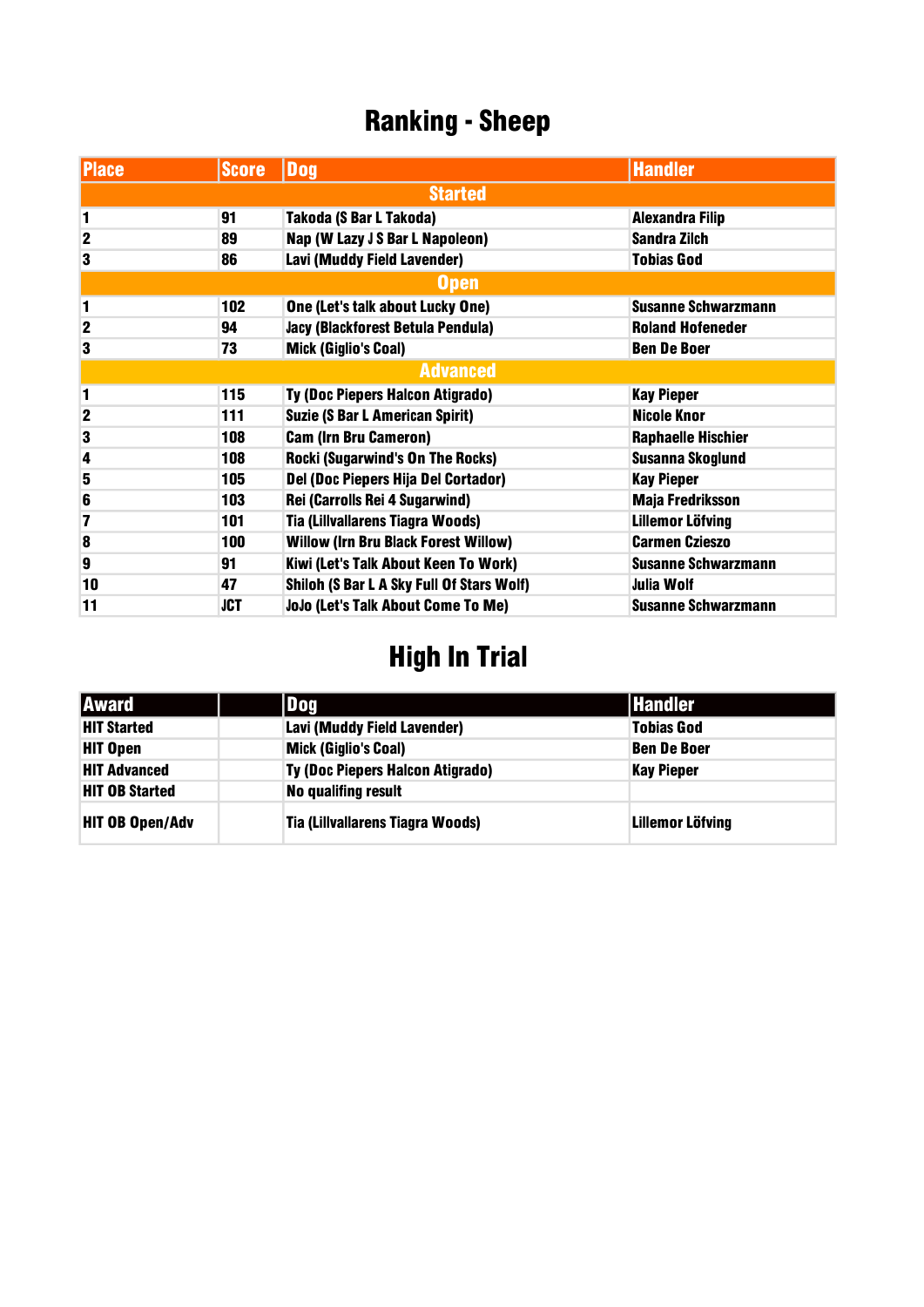### Ranking - Cattle

| <b>Place</b>            | Score Dog |                                          | <b>Handler</b>            |
|-------------------------|-----------|------------------------------------------|---------------------------|
|                         |           | <b>Started</b>                           |                           |
|                         | 82        | Lavi (Muddy Field Lavender)              | <b>Tobias God</b>         |
| $\mathbf{2}$            | 79        | <b>Rhys (Justus Coyote)</b>              | <b>Dorien Vogelaar</b>    |
| Open                    |           |                                          |                           |
|                         | 99        | Jacy (Blackforest Betula Pendula)        | <b>Roland Hofeneder</b>   |
|                         |           | <b>Advanced</b>                          |                           |
| 1                       | 115       | Ty (Doc Piepers Halcon Atigrado)         | <b>Kay Pieper</b>         |
| $\mathbf{2}$            | 108       | Del (Doc Piepers Hija Del Cortador)      | <b>Kay Pieper</b>         |
| 3                       | 106       | Rei (Carrolls Rei 4 Sugarwind)           | <b>Maja Fredriksson</b>   |
| $\overline{\mathbf{4}}$ | 106       | <b>Cam (Irn Bru Cameron)</b>             | <b>Raphaelle Hischier</b> |
| 5                       | 94        | Sox (Jolly Sox des Compagnons du Berger) | <b>Ben De Boer</b>        |

| <b>Place</b>            | <b>Score</b> | $\sqrt{\mathbf{Dog}}$                       | <b>Handler</b>             |
|-------------------------|--------------|---------------------------------------------|----------------------------|
|                         |              | <b>Started</b>                              |                            |
| 1                       | 82           | <b>Rhys (Justus Coyote)</b>                 | <b>Dorien Vogelaar</b>     |
| 2                       | 80           | Lavi (Muddy Field Lavender)                 | <b>Tobias God</b>          |
|                         |              | <b>Open</b>                                 |                            |
| 1                       | 104          | One (Let's talk about Lucky One)            | <b>Susanne Schwarzmann</b> |
| $\mathbf{2}$            | 97           | Jacy (Blackforest Betula Pendula)           | <b>Roland Hofeneder</b>    |
| 3                       | 89           | Tex (V Bar C Texas Sandstorm)               | <b>Michelle De Boer</b>    |
|                         |              | <b>Advanced</b>                             |                            |
| 1                       | 115          | <b>Cam (Irn Bru Cameron)</b>                | <b>Raphaelle Hischier</b>  |
| $\mathbf 2$             | 111          | Del (Doc Piepers Hija Del Cortador)         | <b>Kay Pieper</b>          |
| 3                       | 111          | <b>Suzie (S Bar L American Spirit)</b>      | <b>Nicole Knor</b>         |
| $\overline{\mathbf{4}}$ | 108          | Ty (Doc Piepers Halcon Atigrado)            | <b>Kay Pieper</b>          |
| 5                       | 106          | Rei (Carrolls Rei 4 Sugarwind)              | <b>Maja Fredriksson</b>    |
| 6                       | 102          | <b>Willow (Irn Bru Black Forest Willow)</b> | <b>Carmen Czieszo</b>      |
| 7                       | 97           | Kiwi (Let's Talk About Keen To Work)        | <b>Susanne Schwarzmann</b> |
| 8                       | 78           | <b>Tia (Lillvallarens Tiagra Woods)</b>     | Lillemor Löfving           |
| 9                       | 39.5         | Shiloh (S Bar L A Sky Full Of Stars Wolf)   | <b>Julia Wolf</b>          |
| 10                      | JCT          | Sox (Jolly Sox des Compagnons du Berger)    | <b>Ben De Boer</b>         |
| 11                      | JCT          | <b>Rocki (Sugarwind's On The Rocks)</b>     | Susanna Skoglund           |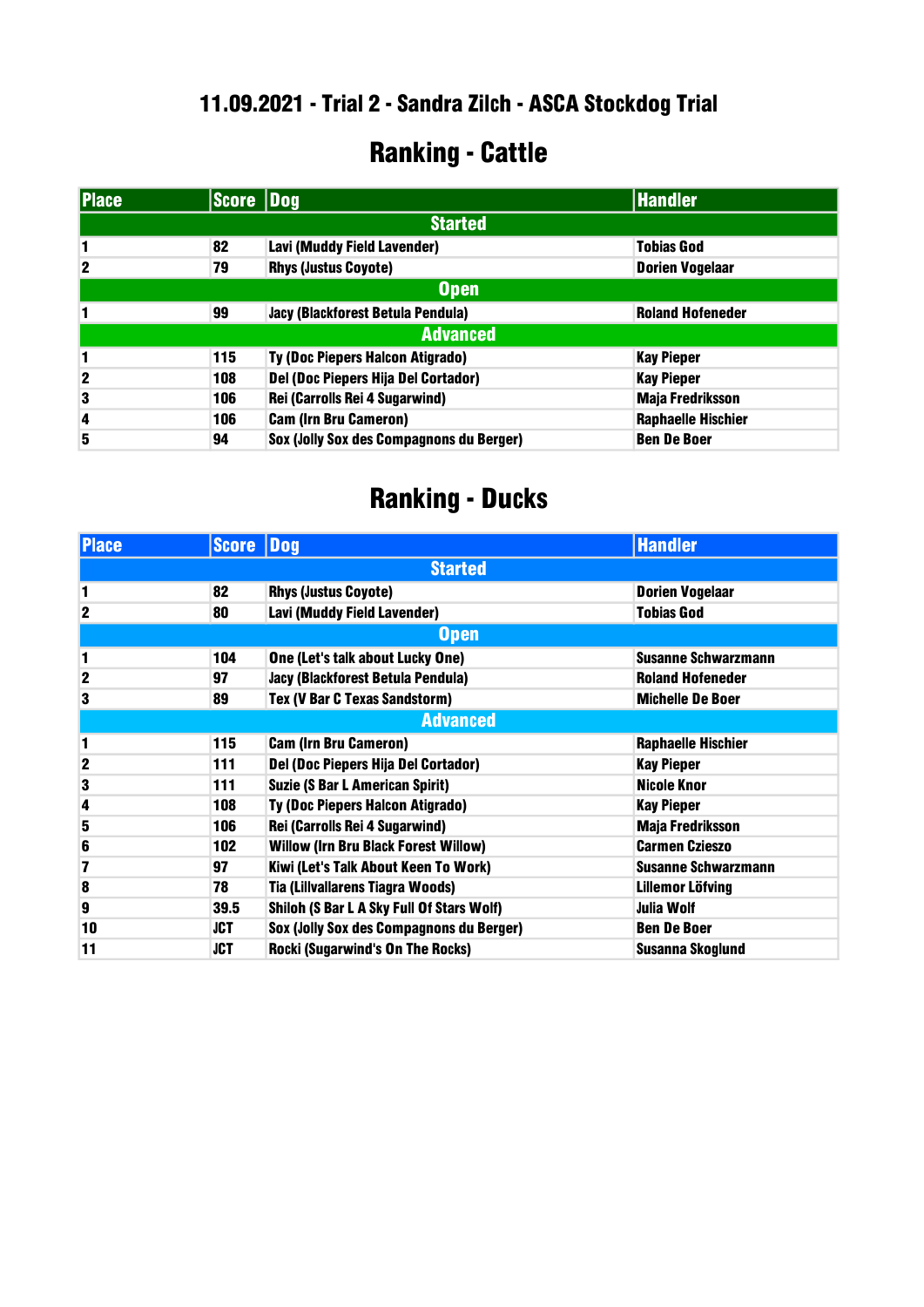| <b>Place</b>   | Score Dog      |                                             | <b>Handler</b>              |  |  |
|----------------|----------------|---------------------------------------------|-----------------------------|--|--|
|                | <b>Started</b> |                                             |                             |  |  |
| 1              | 89             | <b>Rhys (Justus Coyote)</b>                 | <b>Dorien Vogelaar</b>      |  |  |
| $\overline{2}$ | 83             | Lavi (Muddy Field Lavender)                 | <b>Tobias God</b>           |  |  |
| 3              | <b>HCT</b>     | Ruby (Somethin' Spicy Soul Girl)            | <b>Mariska Oude Nijhuis</b> |  |  |
|                |                | <b>Open</b>                                 |                             |  |  |
| 1              | 106            | One (Let's talk about Lucky One)            | <b>Susanne Schwarzmann</b>  |  |  |
| $\mathbf 2$    | 102            | Jacy (Blackforest Betula Pendula)           | <b>Roland Hofeneder</b>     |  |  |
| 3              | 96             | Tex (V Bar C Texas Sandstorm)               | <b>Michelle De Boer</b>     |  |  |
|                |                | <b>Advanced</b>                             |                             |  |  |
| 1              | 116            | <b>Suzie (S Bar L American Spirit)</b>      | <b>Nicole Knor</b>          |  |  |
| $\overline{2}$ | 116            | <b>Cam (Irn Bru Cameron)</b>                | <b>Raphaelle Hischier</b>   |  |  |
| 3              | 111            | <b>Rocki (Sugarwind's On The Rocks)</b>     | <b>Susanna Skoglund</b>     |  |  |
| 4              | 109            | Ty (Doc Piepers Halcon Atigrado)            | <b>Kay Pieper</b>           |  |  |
| 5              | 102            | Tia (Lillvallarens Tiagra Woods)            | <b>Lillemor Löfving</b>     |  |  |
| 6              | 100            | Del (Doc Piepers Hija Del Cortador)         | <b>Kay Pieper</b>           |  |  |
| 7              | 95             | Rei (Carrolls Rei 4 Sugarwind)              | <b>Maja Fredriksson</b>     |  |  |
| 8              | 94             | JoJo (Let's Talk About Come To Me)          | <b>Susanne Schwarzmann</b>  |  |  |
| 9              | 92             | Sox (Jolly Sox des Compagnons du Berger)    | <b>Ben De Boer</b>          |  |  |
| 10             | 88             | <b>Willow (Irn Bru Black Forest Willow)</b> | <b>Carmen Czieszo</b>       |  |  |
| 11             | 46             | Shiloh (S Bar L A Sky Full Of Stars Wolf)   | <b>Julia Wolf</b>           |  |  |
| 12             | <b>HCT</b>     | Kiwi (Let's Talk About Keen To Work)        | <b>Susanne Schwarzmann</b>  |  |  |

| <b>Award</b>           | Dog                                     | <b>Handler</b>             |
|------------------------|-----------------------------------------|----------------------------|
| <b>HIT Started</b>     | <b>Rhys (Justus Coyote)</b>             | <b>Dorien Vogelaar</b>     |
| <b>HIT Open</b>        | One (Let's talk about Lucky One)        | <b>Susanne Schwarzmann</b> |
| <b>HIT Advanced</b>    | <b>Suzie (S Bar L American Spirit)</b>  | Nicole Knor                |
| <b>HIT OB Started</b>  | No qualifing result                     |                            |
| <b>HIT OB Open/Adv</b> | <b>Tia (Lillvallarens Tiagra Woods)</b> | Lillemor Löfving           |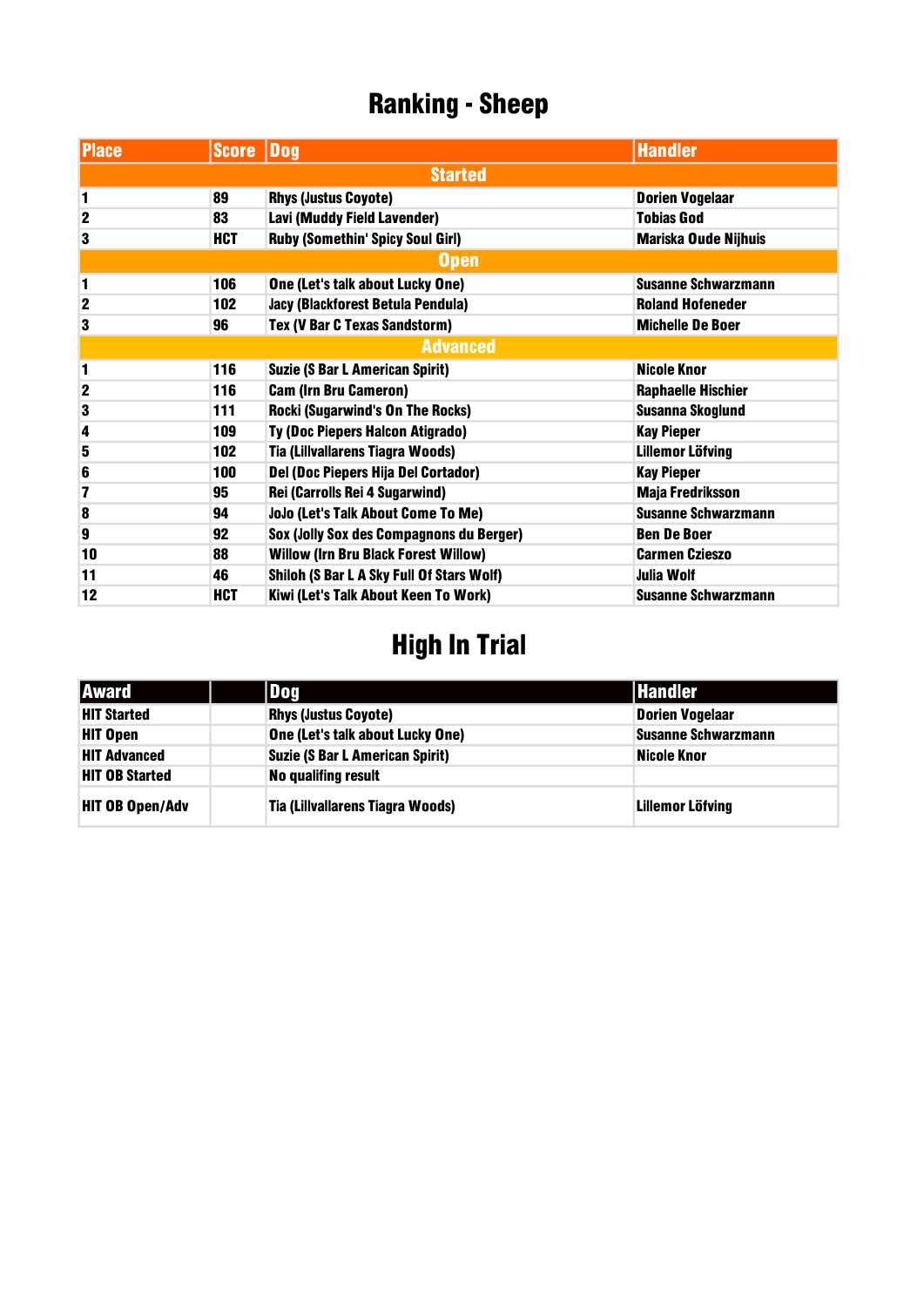#### .09.2021 - Trial 1 - Matteo Campedelli - ASCA Stockdog Trial

### Ranking - Cattle

| <b>Place</b>    | Score Dog |                                         | <b>Handler</b>             |
|-----------------|-----------|-----------------------------------------|----------------------------|
|                 |           | <b>Started</b>                          |                            |
|                 | 92        | Lavi (Muddy Field Lavender)             | <b>Tobias God</b>          |
| $\mathbf{2}$    | 90        | Nap (W Lazy J S Bar L Napoleon)         | <b>Sandra Zilch</b>        |
| 3               | 84        | <b>Rhys (Justus Coyote)</b>             | <b>Dorien Vogelaar</b>     |
| Open            |           |                                         |                            |
| 1               | 102.5     | <b>Tex (V Bar C Texas Sandstorm)</b>    | <b>Michelle De Boer</b>    |
| $\mathbf 2$     | 100.5     | One (Let's talk about Lucky One)        | <b>Susanne Schwarzmann</b> |
| 3               | 81        | Jacy (Blackforest Betula Pendula)       | <b>Roland Hofeneder</b>    |
| <b>Advanced</b> |           |                                         |                            |
| 1               | 107       | Rei (Carrolls Rei 4 Sugarwind)          | <b>Maja Fredriksson</b>    |
| $\mathbf{2}$    | 106       | Del (Doc Piepers Hija Del Cortador)     | <b>Kay Pieper</b>          |
| 3               | 88        | <b>Ty (Doc Piepers Halcon Atigrado)</b> | <b>Kay Pieper</b>          |
| 4               | 18.5      | Kiwi (Let's Talk About Keen To Work)    | <b>Susanne Schwarzmann</b> |

| <b>Place</b>            | <b>Score</b> | Dog                                         | <b>Handler</b>             |
|-------------------------|--------------|---------------------------------------------|----------------------------|
| <b>Started</b>          |              |                                             |                            |
| 1                       | 93           | Takoda (S Bar L Takoda)                     | <b>Alexandra Filip</b>     |
| $\mathbf{2}$            | 84           | <b>Rhys (Justus Coyote)</b>                 | <b>Dorien Vogelaar</b>     |
| 3                       | 83           | Nap (W Lazy J S Bar L Napoleon)             | <b>Sandra Zilch</b>        |
| 4                       | 77           | Lavi (Muddy Field Lavender)                 | <b>Tobias God</b>          |
|                         |              | <b>Open</b>                                 |                            |
| 1                       | 104          | One (Let's talk about Lucky One)            | <b>Susanne Schwarzmann</b> |
| $\overline{\mathbf{c}}$ | 101          | Tex (V Bar C Texas Sandstorm)               | <b>Michelle De Boer</b>    |
| 3                       | 88           | Rose (S Bar L Ribana)                       | <b>Andrea Pischel</b>      |
| 4                       | 88           | Jacy (Blackforest Betula Pendula)           | <b>Roland Hofeneder</b>    |
| 5                       | 82           | Laska (Laska Vom Klostertal)                | <b>Andrea Pischel</b>      |
|                         |              | <b>Advanced</b>                             |                            |
| 1                       | 114          | <b>Ty (Doc Piepers Halcon Atigrado)</b>     | <b>Kay Pieper</b>          |
| $\mathbf{2}$            | 114          | Del (Doc Piepers Hija Del Cortador)         | <b>Kay Pieper</b>          |
| 3                       | 109          | <b>Suzie (S Bar L American Spirit)</b>      | <b>Nicole Knor</b>         |
| $\overline{\mathbf{4}}$ | 105          | <b>Rob (Doc Piepers Irn Bru Roble)</b>      | <b>Raphaelle Hischier</b>  |
| 5                       | 103          | Rei (Carrolls Rei 4 Sugarwind)              | <b>Maja Fredriksson</b>    |
| 6                       | 100          | Shiloh (S Bar L A Sky Full Of Stars Wolf)   | Julia Wolf                 |
| 7                       | 95           | Kiwi (Let's Talk About Keen To Work)        | <b>Susanne Schwarzmann</b> |
| 8                       | 91           | <b>Cam (Irn Bru Cameron)</b>                | <b>Raphaelle Hischier</b>  |
| 9                       | 91           | <b>Willow (Irn Bru Black Forest Willow)</b> | <b>Carmen Czieszo</b>      |
| 10                      | 42           | Tia (Lillvallarens Tiagra Woods)            | <b>Lillemor Löfving</b>    |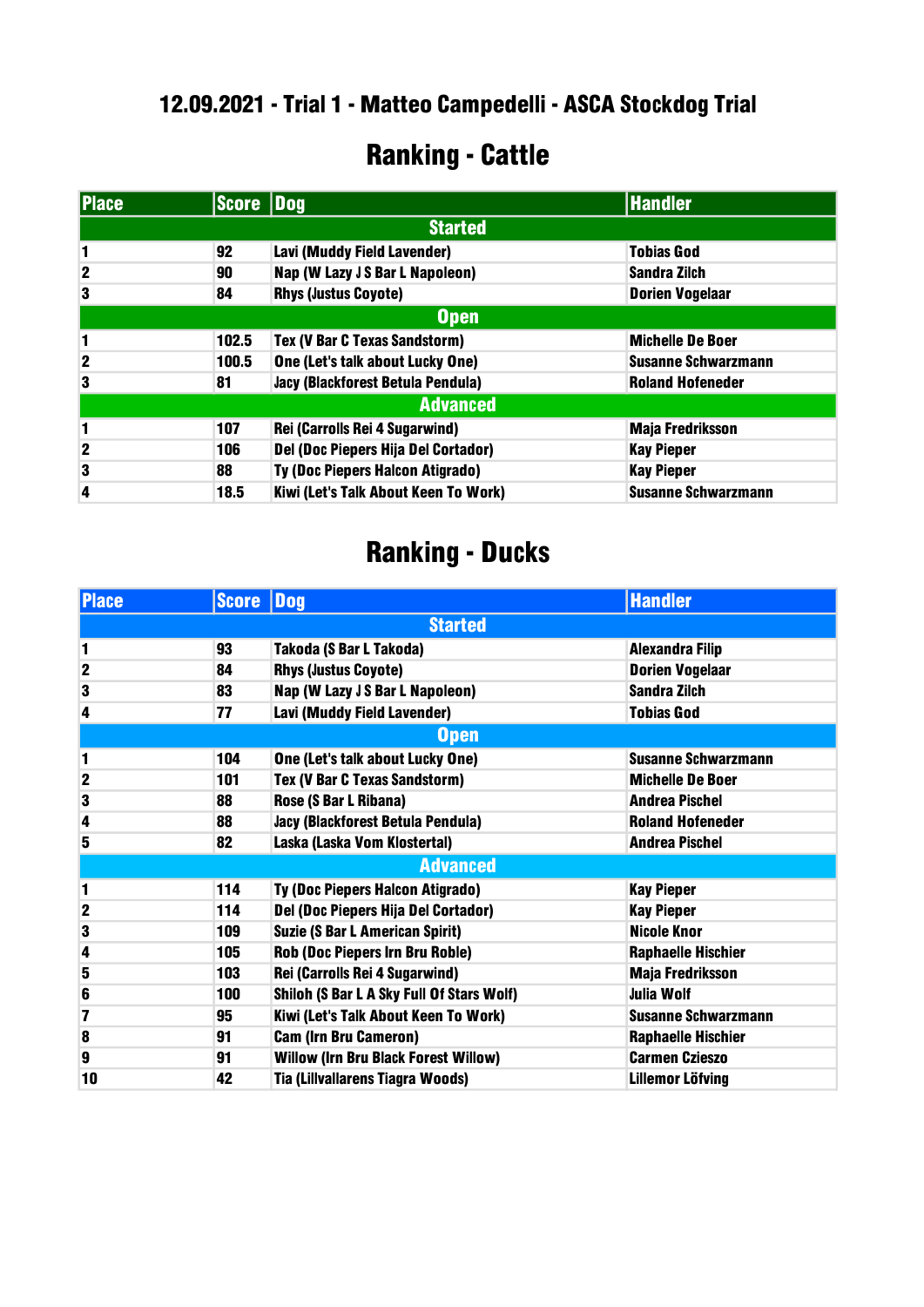| <b>Place</b>   | Score Dog |                                             | <b>Handler</b>             |
|----------------|-----------|---------------------------------------------|----------------------------|
|                |           | <b>Started</b>                              |                            |
| 1              | 88        | Lavi (Muddy Field Lavender)                 | <b>Tobias God</b>          |
| $\overline{2}$ | 86        | Nap (W Lazy J S Bar L Napoleon)             | <b>Sandra Zilch</b>        |
| 3              | 84        | Takoda (S Bar L Takoda)                     | <b>Alexandra Filip</b>     |
| 4              | 67        | <b>Rhys (Justus Coyote)</b>                 | <b>Dorien Vogelaar</b>     |
|                |           | <b>Open</b>                                 |                            |
| 1              | 101       | Tex (V Bar C Texas Sandstorm)               | <b>Michelle De Boer</b>    |
| $\overline{2}$ | 97        | One (Let's talk about Lucky One)            | <b>Susanne Schwarzmann</b> |
| 3              | 94        | Rose (S Bar L Ribana)                       | <b>Andrea Pischel</b>      |
| 4              | 92        | Jacy (Blackforest Betula Pendula)           | <b>Roland Hofeneder</b>    |
| 5              | 76        | <b>Mick (Giglio's Coal)</b>                 | <b>Ben De Boer</b>         |
|                |           | <b>Advanced</b>                             |                            |
| 1              | 110       | <b>Cam (Irn Bru Cameron)</b>                | <b>Raphaelle Hischier</b>  |
| $\overline{2}$ | 110       | Rei (Carrolls Rei 4 Sugarwind)              | <b>Maja Fredriksson</b>    |
| 3              | 109       | Del (Doc Piepers Hija Del Cortador)         | <b>Kay Pieper</b>          |
| 4              | 109       | <b>Suzie (S Bar L American Spirit)</b>      | <b>Nicole Knor</b>         |
| 5              | 108       | Kiwi (Let's Talk About Keen To Work)        | <b>Susanne Schwarzmann</b> |
| 6              | 106       | Shiloh (S Bar L A Sky Full Of Stars Wolf)   | <b>Julia Wolf</b>          |
| 7              | 106       | Ty (Doc Piepers Halcon Atigrado)            | <b>Kay Pieper</b>          |
| 8              | 103       | <b>Willow (Irn Bru Black Forest Willow)</b> | <b>Carmen Czieszo</b>      |
| 9              | 101       | <b>Rob (Doc Piepers Irn Bru Roble)</b>      | <b>Raphaelle Hischier</b>  |

| <b>Award</b>           | <b>Dog</b>                              | <b>Handler</b>             |
|------------------------|-----------------------------------------|----------------------------|
| <b>HIT Started</b>     | <b>Takoda (S Bar L Takoda)</b>          | <b>Alexandra Filip</b>     |
| <b>HIT Open</b>        | One (Let's talk about Lucky One)        | <b>Susanne Schwarzmann</b> |
| <b>HIT Advanced</b>    | <b>Ty (Doc Piepers Halcon Atigrado)</b> | <b>Kay Pieper</b>          |
| <b>HIT OB Started</b>  | No qualifing result                     |                            |
| <b>HIT OB Open/Adv</b> | No qualifing result                     |                            |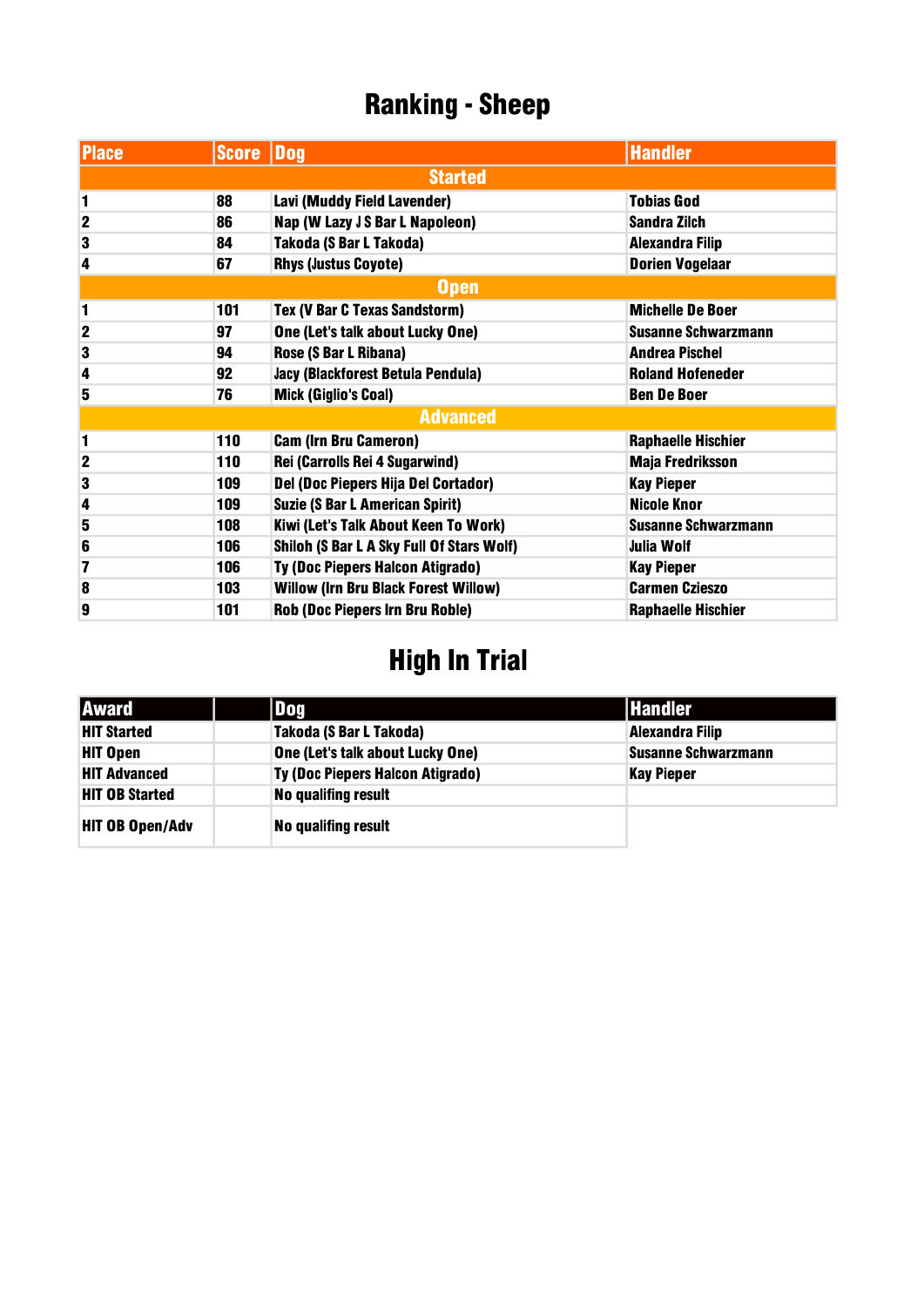### Ranking - Cattle

| <b>Place</b>    | Score Dog |                                         | <b>Handler</b>             |
|-----------------|-----------|-----------------------------------------|----------------------------|
|                 |           | <b>Started</b>                          |                            |
|                 | 81        | Lavi (Muddy Field Lavender)             | <b>Tobias God</b>          |
|                 |           | <b>Open</b>                             |                            |
| 1               | 112       | One (Let's talk about Lucky One)        | <b>Susanne Schwarzmann</b> |
| $\mathbf{2}$    | 109       | Tia (Lillvallarens Tiagra Woods)        | <b>Lillemor Löfving</b>    |
| 3               | 106       | <b>Rocki (Sugarwind's On The Rocks)</b> | <b>Susanna Skoglund</b>    |
| 4               | 104       | Tex (V Bar C Texas Sandstorm)           | <b>Michelle De Boer</b>    |
| 5               | 104       | Jacy (Blackforest Betula Pendula)       | <b>Roland Hofeneder</b>    |
| 6               | 77        | <b>Mick (Giglio's Coal)</b>             | <b>Ben De Boer</b>         |
| <b>Advanced</b> |           |                                         |                            |
| 1               | 106       | <b>Ty (Doc Piepers Halcon Atigrado)</b> | <b>Kay Pieper</b>          |
| $\mathbf{2}$    | 95        | <b>Rob (Doc Piepers Irn Bru Roble)</b>  | <b>Raphaelle Hischier</b>  |
| 3               | 41        | Kiwi (Let's Talk About Keen To Work)    | <b>Susanne Schwarzmann</b> |

| <b>Place</b>   | <b>Score Dog</b> |                                             | <b>Handler</b>             |
|----------------|------------------|---------------------------------------------|----------------------------|
| <b>Started</b> |                  |                                             |                            |
|                | 88               | Lavi (Muddy Field Lavender)                 | <b>Tobias God</b>          |
|                |                  | <b>Open</b>                                 |                            |
| 1              | 109              | Jacy (Blackforest Betula Pendula)           | <b>Roland Hofeneder</b>    |
| $\mathbf{2}$   | 97               | One (Let's talk about Lucky One)            | <b>Susanne Schwarzmann</b> |
| 3              | 90               | <b>Tex (V Bar C Texas Sandstorm)</b>        | <b>Michelle De Boer</b>    |
| 4              | 89               | Laska (Laska Vom Klostertal)                | <b>Andrea Pischel</b>      |
| 5              | 66               | Rose (S Bar L Ribana)                       | <b>Andrea Pischel</b>      |
|                |                  | <b>Advanced</b>                             |                            |
| 1              | 112              | Ty (Doc Piepers Halcon Atigrado)            | <b>Kay Pieper</b>          |
| $\overline{2}$ | 108              | Tia (Lillvallarens Tiagra Woods)            | Lillemor Löfving           |
| 3              | 108              | <b>Suzie (S Bar L American Spirit)</b>      | Nicole Knor                |
| 4              | 105              | <b>Cam (Irn Bru Cameron)</b>                | <b>Raphaelle Hischier</b>  |
| 5              | 105              | <b>Rocki (Sugarwind's On The Rocks)</b>     | Susanna Skoglund           |
| 6              | 101              | Kiwi (Let's Talk About Keen To Work)        | <b>Susanne Schwarzmann</b> |
| 7              | 97               | <b>Willow (Irn Bru Black Forest Willow)</b> | <b>Carmen Czieszo</b>      |
| 8              | 44               | <b>JoJo (Let's Talk About Come To Me)</b>   | <b>Susanne Schwarzmann</b> |